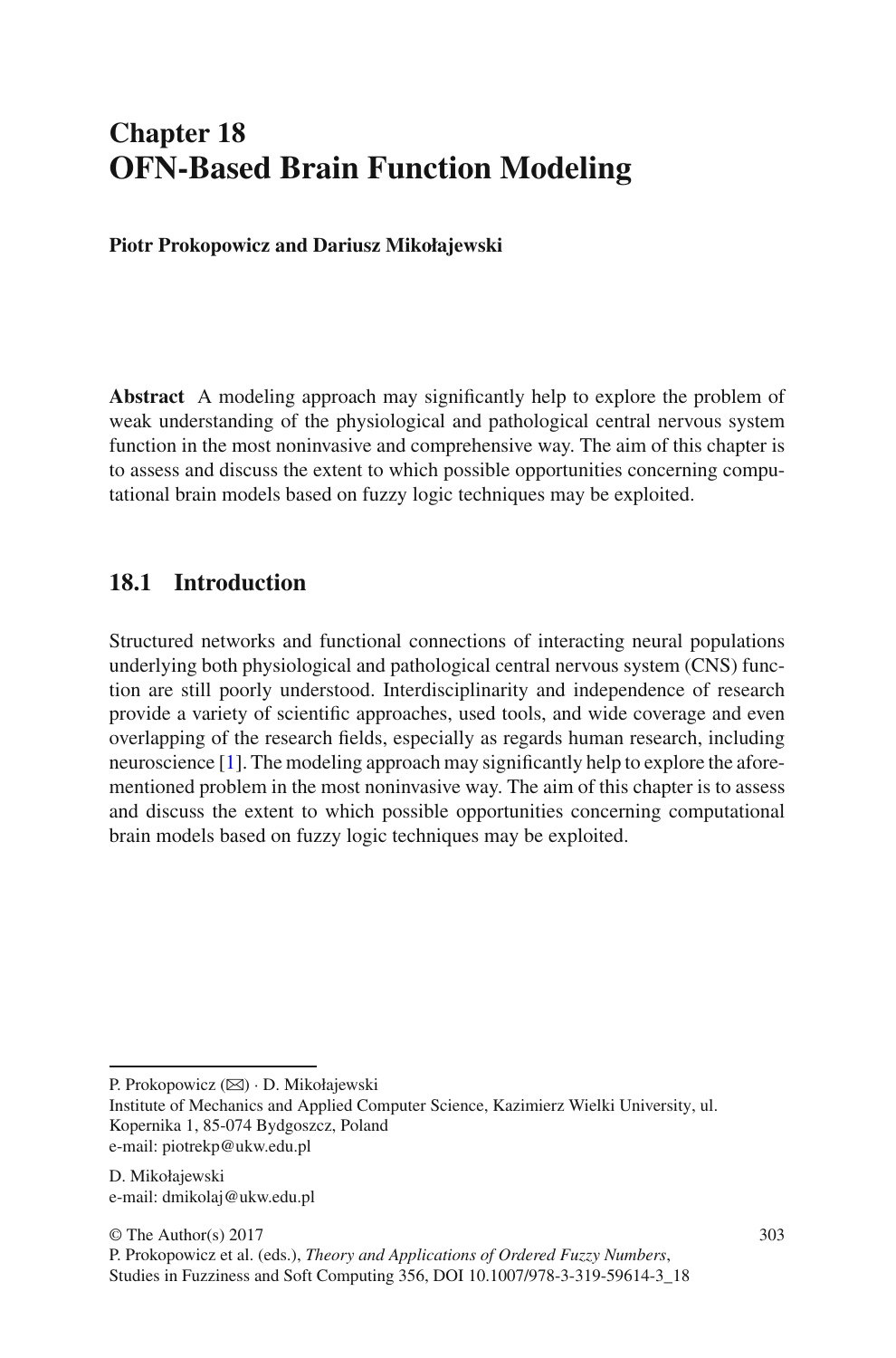#### **18.2 State of the Art**

#### *18.2.1 Theory*

Researchers within the basic sciences follow their intuition, knowledge, and creative thinking, finally formulating principles of nature [\[1](#page-15-0)]. It is easier to derive general mechanisms because they are often repetitively used in many versions. Thus gathered information may be more complete. An additional problem within knowledge gathering is ensuring the highest possible quality of research. An important way to assess relevance of research seems to be critical peer reviews, including novel approaches including the role of preprint servers (such as ArXiv) and open reviews. Due to emerging interdisciplinary approaches, a variety of used methods and tools, and overlapping methodologies, it is hard to ensure the quality control of scientific papers. Weaknesses of traditional preprint reviews (such as inability to detect errors/fraud, lack of transparency and reliability, potential for bias and unethical practices, inconsistencies among reviewers) may be eliminated by quicker postprint reviews, supporting the relevance of evidence and building knowledge. This may constitute a novel gold standard in the assessment of scientific papers [\[12](#page-16-0), [22](#page-16-1), [24,](#page-16-2) [30,](#page-17-0) [60](#page-18-0)]. The functional organization of the central nervous system (CNS) in humans is not fixed. No doubt functional representations are dynamic and continuously modified by the human's experience due to experience-dependent plasticity as far as neurological diseases or injuries and natural age-dependent neurode-generative changes are concerned.

## *18.2.2 Modeling Complex Ideas with Fuzzy Systems*

Fuzzy set theory [\[66,](#page-19-0) [67\]](#page-19-1) offers powerful potential in modeling imprecision understood differently from possibility. There are many publications that gather basic ideas [\[38,](#page-17-1) [39](#page-17-2), [56](#page-18-1)]. As mentioned in previous sections, researchers who work on the problem of brain modeling often try to connect practical observation results with intuitive knowledge. Some parts of this knowledge are precisely formulated but other parts are vague. This gives us an opportunity to use an experience of the brain modeling scientists and merge it with the concrete results of available research. The theory of fuzzy sets offers help for defining formal models in situations where only linguistic description is possible [\[67\]](#page-19-1). The idea of hierarchical fuzzy systems [\[19,](#page-16-3) [20,](#page-16-4) [48\]](#page-18-2) offers special modeling potential which is a good tool for representing complex dependencies. It preserves the intuitive linguistic description of a model and also allows description of highly complicated relationships. When the modeled object needs quantitative parameter representation, use of the classical theory of fuzzy sets can pose some calculation problems. The specific model of Ordered Fuzzy Numbers (OFNs) overcomes typical computation problems with classic fuzzy numbers (see [\[27,](#page-17-3) [28,](#page-17-4) [42\]](#page-17-5) and also Sect. 4.2 of Chap. [4\)](http://dx.doi.org/10.1007/978-3-319-59614-3_4). An additional advantage of OFNs is the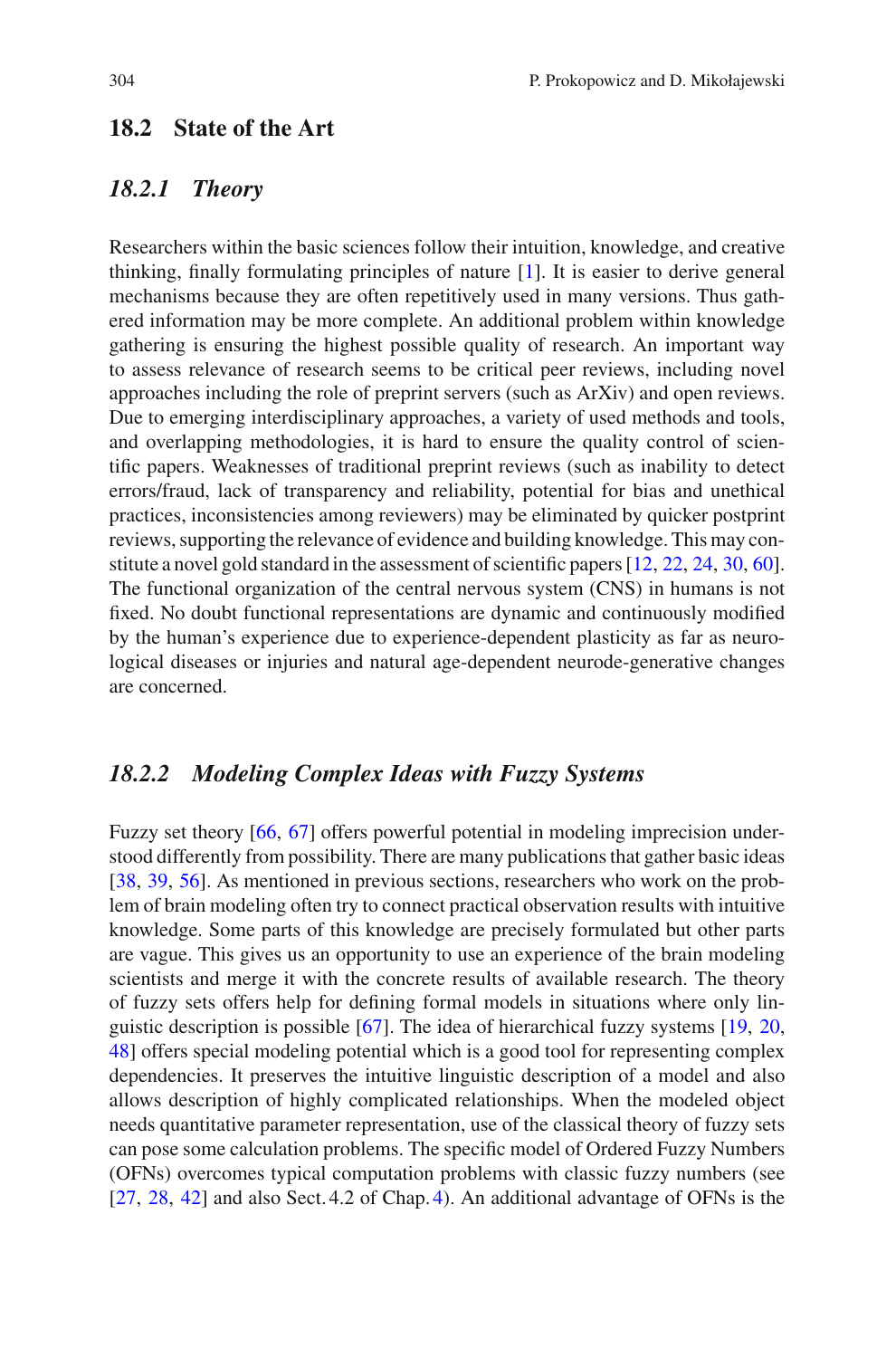potential for modeling a trend, which provides a process with more information than only value. As it is intuitive information provided by the experienced brain modeling scientists it makes it easier to represent the dependences as growing and decreasing. In the following parts of this text the idea of a fuzzy inference block is presented (see also [\[45](#page-17-6)]). It is a basic conception for modeling complex dependencies using the general fuzzy concept. The OFN have special application potential there.

As another interesting application of OFNs, in Sect. [18.6.3](#page-12-0) of this chapter the proposition for modeling the learning rate coefficient (an important element of the neural network adaptation procedure) is presented and discussed.

### *18.2.3 Clinical Practice*

Knowledge exploitation is not easy, the evidence-based medicine (EBM) paradigm. The so-called EBM triad combines three main factors influencing the clinical decision-making process:

- Individual clinical knowledge and experience
- Actual, reliable, valid, and statistically significant in the particular case of external evidence
- Values and expectations of an individual patient (and sometimes his or her family)  $[33]$  $[33]$

Incorporation of EBM provides conscientious, explicit, judicious, and reasonable use of novel reliable evidence in clinical decision making about the care of individual patients [\[33](#page-17-7)]. An ideal research method for clinical purposes should be direct, noninvasive, and sufficient spatial and temporal resolution of the purposeful representation imaging in an awake patient. The common strategy aims at a more complete brain atlas incorporating and integrating anatomy in macroscale, microscale, and nanoscale, and data from medical imaging, including functional ones (fMRI, MRI, DTI, MEG, etc.).

The aforementioned solution would be useful for better understanding of brain structure and function, both from a physiological and pathological point of view [\[58\]](#page-18-3). The ultimate aim is the identification of disease-related alterations affecting neural structures and their functional connectivity [\[23\]](#page-16-5). Moreover, interdisciplinary studies may fill the gaps between all of the involved disciplines that are still unexplored. It requires bigger teams consisting of neuroscience theorists, physicians, neuroanatomists, and specialists in image analysis, data analysis, computational neuroscience, molecular biology, physiology, cognitive science, and even philosophy. Invalid or incomplete integration of neural information within the human brain is perceived as the main cause of mild and severe neurological disorders, affecting not only cognitive processing, but also emotional processing and motor control. Invalid synchronized or simply unsynchronized structures may be deployed far from each other, and their weaker than usual co-occurrence of excitation/inhibition may be hard to detect. Thus structural connectivity (SC) is only one part of functional connectivity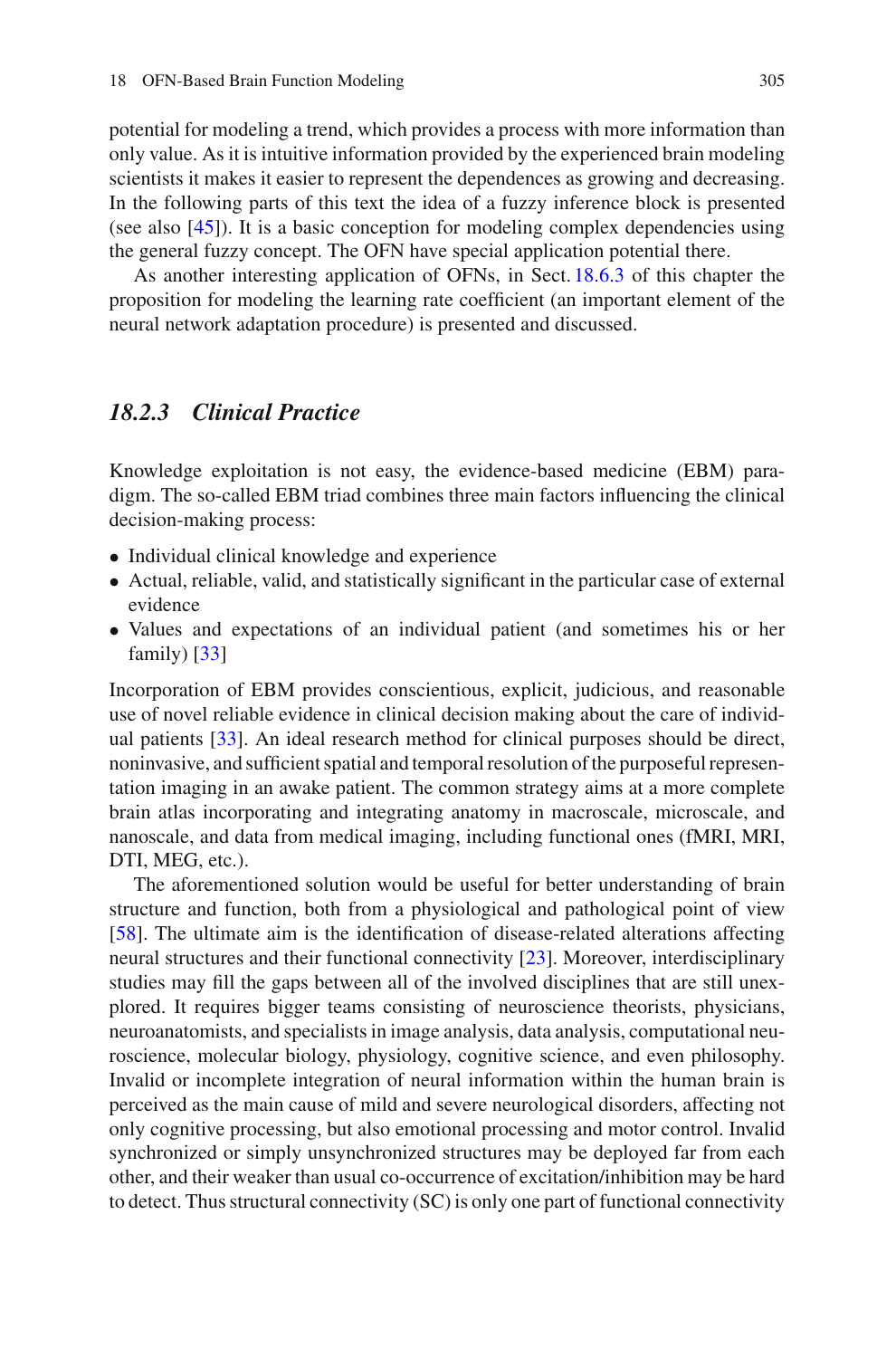(FC). Their exact and complete description is far beyond our current possibilities, but despite that, such results for particular diseases have been reported [\[23\]](#page-16-5). Analysis of the interaction between social and biological determinants of behavior emphasizes better understanding of the complexity of the human brain in action thanks to:

- Coequal contributions of emotions and affects towards normal brain functioning regarding the "higher" and "lower" cognitive functions built into human neurophysiology
- Brain relation to body in biological psychiatry thanks to embodiment, embeddedness, enactivism, extended cognition, and situatedness
- Importance of "being in relation" for reasonable neural functioning, especially in terms of social relationships for the human brain from birth until death
- Computational neurosciences taking into account information integration theory [\[37](#page-17-8)]

Large prospective datasets of patients with Alzheimer's disease (AD) allow us to construct advanced brain models of (physiologically) healthy subjects and patients with AD (with pathophysiological changes occurring over time). Despite the huge amount of information taken into account and efforts of scientists, the aforementioned models are still regarded as inadequate. Their limitations are: lack of scaling (i.e., they are single-scale) and lack of reflecting the complexity and interdependence of brain changes at different levels (molecular, cellular, tissue) [\[49](#page-18-4)]. We should take into consideration that changes in a patient's brain may take place much earlier than visible symptoms and diagnostic outcomes. Thus early diagnosis providing datasets for early changes within the central nervous system may be difficult to obtain. MR elastography (MRE) varies for a healthy brain, but is regarded as a reliable marker of neurodegenerative disease (e.g., dementia) [\[35\]](#page-17-9). Rapid development of artificial stimulation techniques (e.g., transcranial direct current stimulation, tDCS) both in clinical practice and cognitive neuroscience research requires development of a completely novel family of computational models of such phenomena [\[47\]](#page-18-5).

## *18.2.4 Models for Linking Hypotheses and Experimental Studies*

The simplest relationships among theory, computational models, and experimental research are:

- Predictive understanding of brain processes needs for experimental data placed into a quantitative framework.
- Aforementioned framework is provided by biologically plausible computational models.
- Computational models provide a tool for exploring cognitive and brain processes too complex for direct exploration (e.g., due to diverse timescale or simultaneous multilevel processing).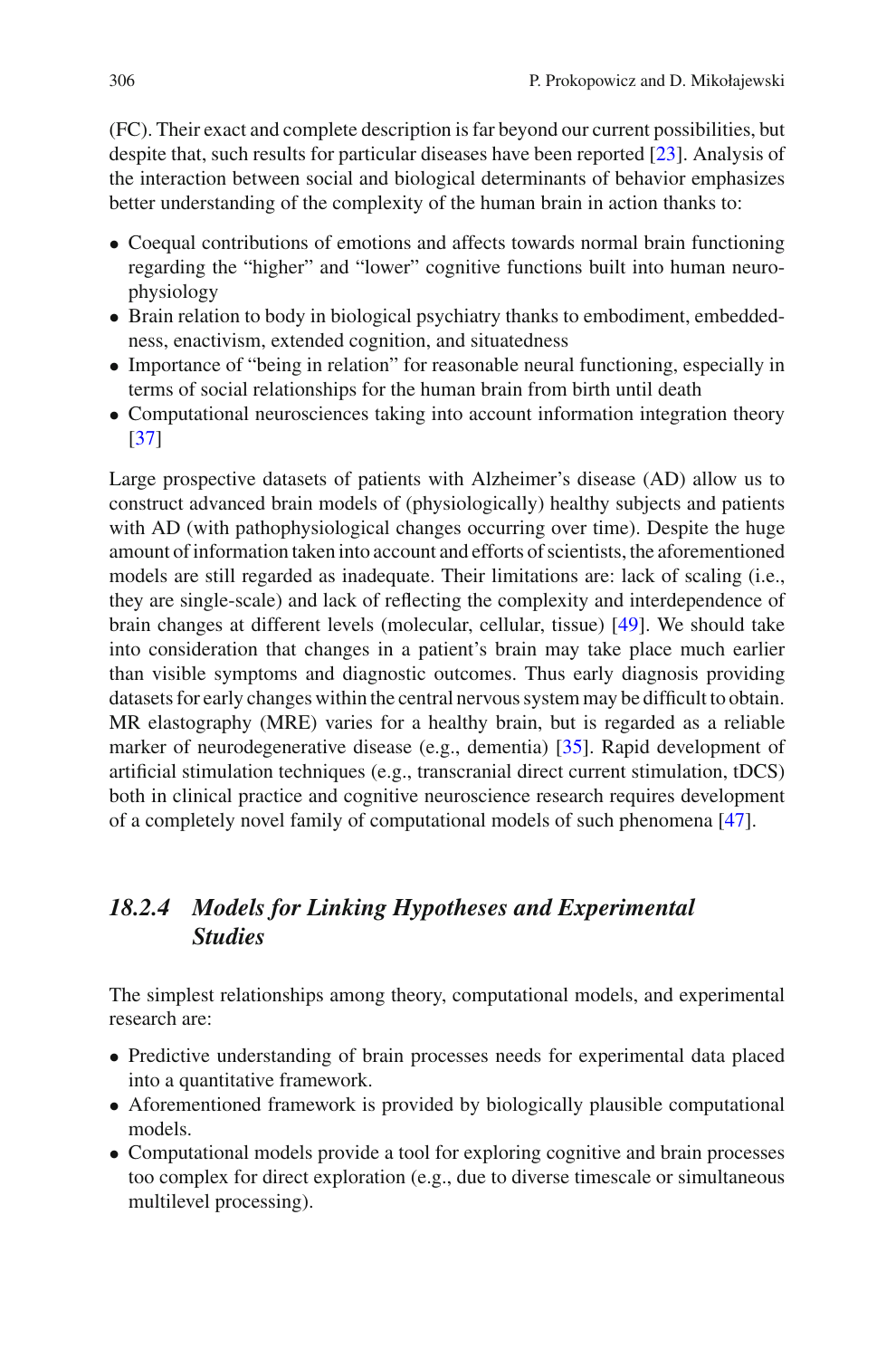- Aforementioned environment allows us to interpret results from empirical studies and generate novel hypotheses, testable using further models and experimental studies.
- Computational models may inspire novel theories that are difficult to formulate based only on analysis of the experimental results [\[47](#page-18-5)].

Detailed strengths and limitations of computational brain models have been analyzed in [\[45](#page-17-6)]. The most advanced projects within neuroscience such as the EC Human Brain Project are hard to plan and develop; there is a lack of simple principles within understanding the brain (neural codes, transformation laws) and no particular scientific method has proven to be the right one. Even selecting any single direction regarded as the most probable is not always possible; despite the best current knowledge, previous achievements, and further efforts there is very limited chance to hit the target. Thus application of traditional scientific paradigms that proved to be successful during the last several centuries may be insufficient  $[1]$ . There is a need for a novel approach, derived from accumulated knowledge and experience of many scientists, creatively engaging interdisciplinary approaches and tools. Henry Markram has defined seven challenges for neuroscience [\[32](#page-17-10)]:

- Big research teams with the resources sufficient to deal with the big scientific problems
- Data ladders, interlinked sets of data providing a complete image of single areas of the brain at their different levels of organization
- Efficient predictive tools
- Novel hardware and software sufficiently powerful to simulate the brain
- New ways of classifying and simulating brain diseases, leading to better diagnosis and more effective drug discovery
- New brain-inspired technologies, with benefits for industry and for society
- Social understanding of neuroscience and its benefits for society [\[32](#page-17-10)]

Although the assumption that realistic computational models are easier and quicker solutions than reconstruction of the whole brain region or even the whole central nervous system [\[14\]](#page-16-6) may be true. To build a model of the whole brain we have to take into consideration 1,000 different gray matter regions, 5,000 neuron classes, and up to 100,000 macroconnections between the aforementioned neuron classes, which are not always fully identified [\[4](#page-15-1)]. The volume of the human cerebral cortex similar to a pinhead (1 cubic millimeter) can even contain up to 27,000 neurons and 1,000,000,000 synapses. Moreover, the data derived from research on nonhuman brains cannot fully substitute information on humans. Although some brain organization aspects are common to all mammalian species, certain fundamental structural and behavioral aspects are unique to humans, including evolutionary adaptations and neurotransmitter modulatory effects involved in many neuropathologies (Parkinson's disease, Alzheimer's disease, depression, etc.) [\[13\]](#page-16-7). Computational models may be regarded as simplified abstractions but they link more complete data concerning anatomical structure with incomplete information concerning somata and the processes within cellular components gathered thanks to light microscopy and electron microscopy [\[10](#page-16-8)].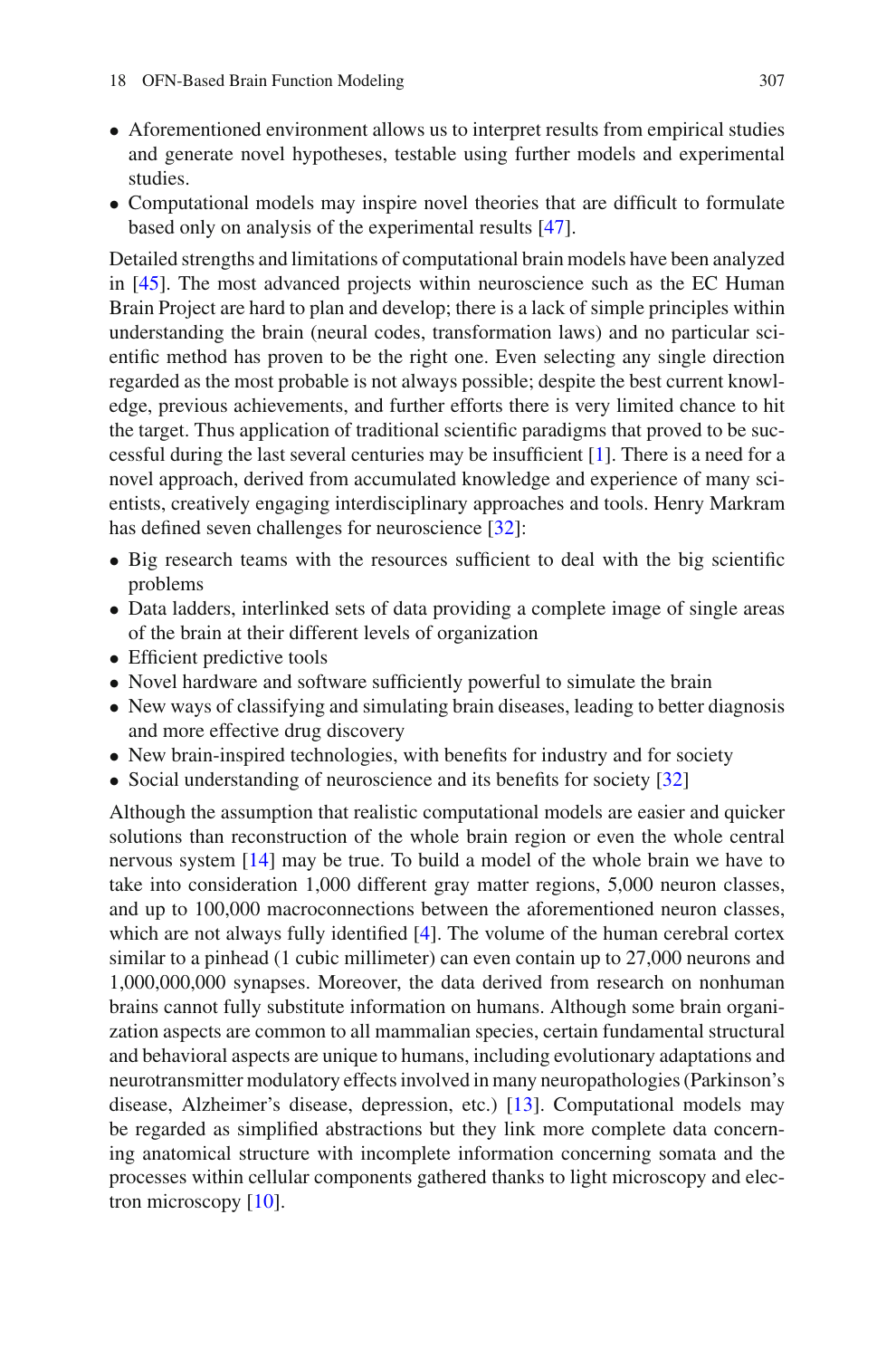## **18.3 Concepts**

Requirements for relevant computational models of CNS are:

- Reproducibility: Available built-in, run and assess outcomes of simulation features (structures, signals, features) within processes reported earlier in a scientific paper
- Transparency: Highly visible internal properties
- Accessibility: Available to other scientists in an understandable format

Some researchers also require portability (i.e., cross-simulator validation and exchange of models thanks to formats open to interconnection), but it may be hard to achieve.

## *18.3.1 Data Ladder*

Reconstruction of the connectivity map of the brain (connectomics, i.e., tracing the aforementioned map accompanied by better understanding of related interactions) need diverse approaches and scales [\[54](#page-18-6)]. A data ladder shows coincidence and correlation among processes and mechanisms taking place at subsequent levels of the human body (from the bottom): genes  $\rightarrow$ , proteins  $\rightarrow$ , neurons  $\rightarrow$ , neuronal dynamics  $\rightarrow$ , and whole brain process  $\rightarrow$  behavior [\[32\]](#page-17-10). Genetic factors may influence prognosis in many diseases and injuries, including pathophysiology of traumatic brain injuries. The aforementioned assumption may potentially lead to new treatments and improved outcomes of therapy and rehabilitation [\[16](#page-16-9)]. A more detailed view of CNS covers nine levels (from the bottom):

- Ion channels
- Signaling pathways
- Synapses
- Dendritic subunits
- Neurons
- Microcircuits
- Neural networks
- Subsystems
- Nervous system

## *18.3.2 Models of a Single Neuron*

There are many shapes and sizes of neurons. Thus modeling of a single neuron constitutes a true challenge and requires an individual approach. The key question is: how does a particular neuron transform synaptic inputs into potential action output.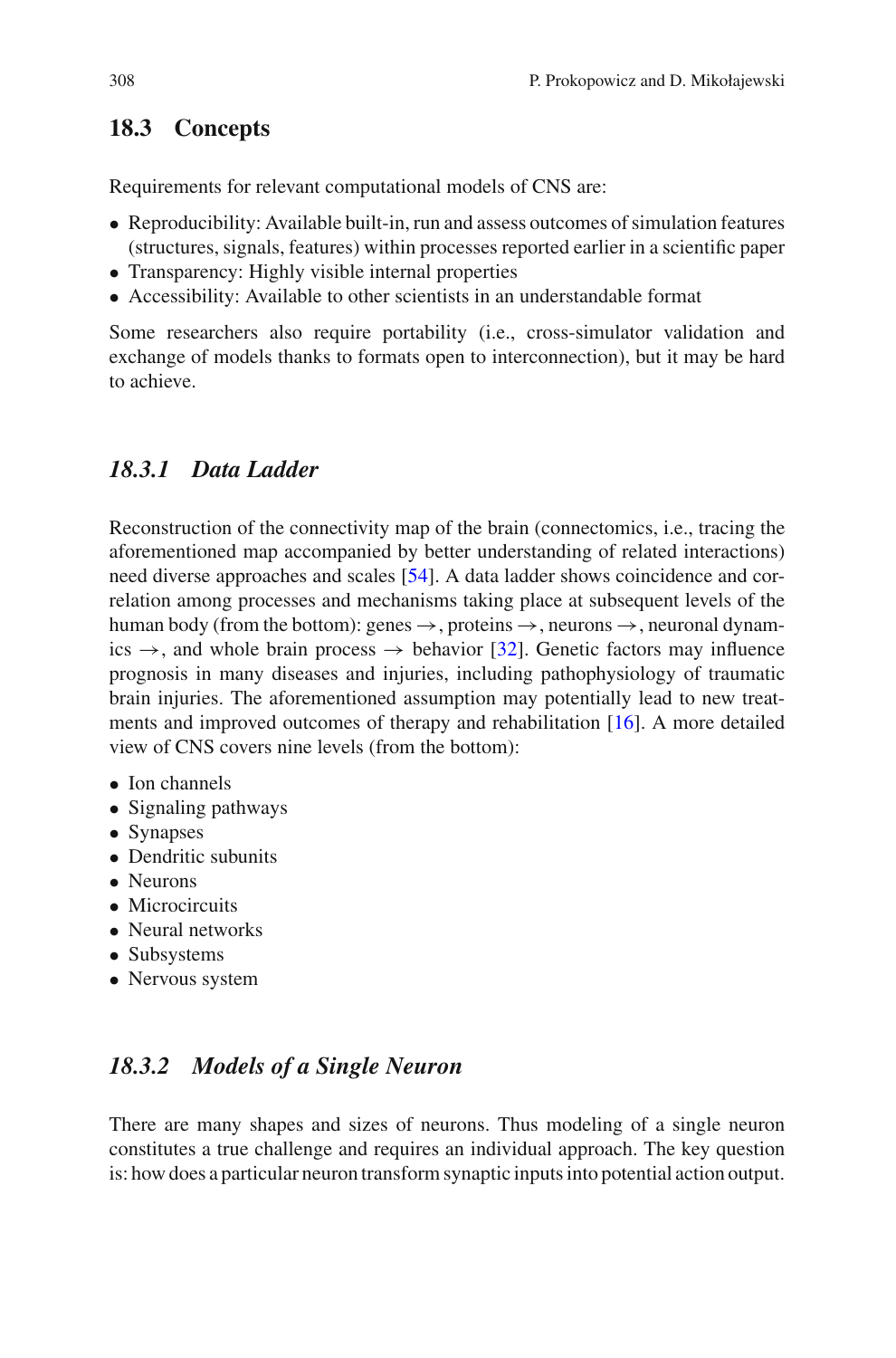Although a single neuron can be divided into distinct morphological and functional regions:

- Receptor apparatus: Formed by the dendrites and cell body or soma
- Emission apparatus: Axon
- Distribution apparatus: Terminal axonal arborization

there are many exceptions: bidirectional connections, electrical synapses, various axosomatic and axodendritic synapses, and the role of neuron-glial interaction within information processing [\[14\]](#page-16-6). Realistic modeling of brain functions is based on a more detailed biophysical description of neurons and synapses (at the molecular and cellular levels) integrated into microcircuits, and then further integrated in largescale brain networks and even brain systems [\[11\]](#page-16-10). Seven models of a single neuron may be multilayer: from the electric field distribution, through modeling of the single compartment effects, to the multicompartment neuron model [\[47](#page-18-5)]. Accurate 3D reconstructions of neurons are typically created using:

- Neurolucida after biocytin histology
- Neuromantic to reconstruct from fluorescence imaging (FI) stacks acquired using 2-photon laser-scanning microscopy during physiological recording [\[3\]](#page-15-2)

## *18.3.3 Models of Biologically Relevant Neural Networks*

According to the concept by DeFelipe [\[14\]](#page-16-6) there is a need to identify the general connection matrix of the brain based on three main levels of operation and modeling:

- Macroscopic: Providing a map of major tract connectivity (connectome), acquired using medical imaging (e.g., fMRI)
- Intermediate: Providing a map of connections, acquired using light microscopy
- Ultrastructural: Providing a map of the synaptic connections (synaptome), acquired using electon microscopy [\[14\]](#page-16-6).

Imprecise connectomes and incomplete synaptomes require an integrative approach to fill the gaps. Statistical models allow us to determine the range of variability of the particular parameters by sampling relatively small regions of the brain, especially within the cortex. There is a need for careful limitation of such an approach to avoid imprecision of estimation (e.g., ranges and types of synapses). The main initiatives concerning modeling of biologically relevant neural networks are:

- Human Brain Project (HBP) based in the European Union
- Brain Activity Map based in the United States [\[25,](#page-16-11) [32](#page-17-10), [68](#page-19-2)]
- Allen Institute for Brain Research [Allen Institute]
- NeuroMorpho.Org [\[2\]](#page-15-3)
- BAMS2 Workspace [\[5](#page-15-4)]
- The Canadian Brain Imaging Research Platform (CBRAIN) [\[52\]](#page-18-7)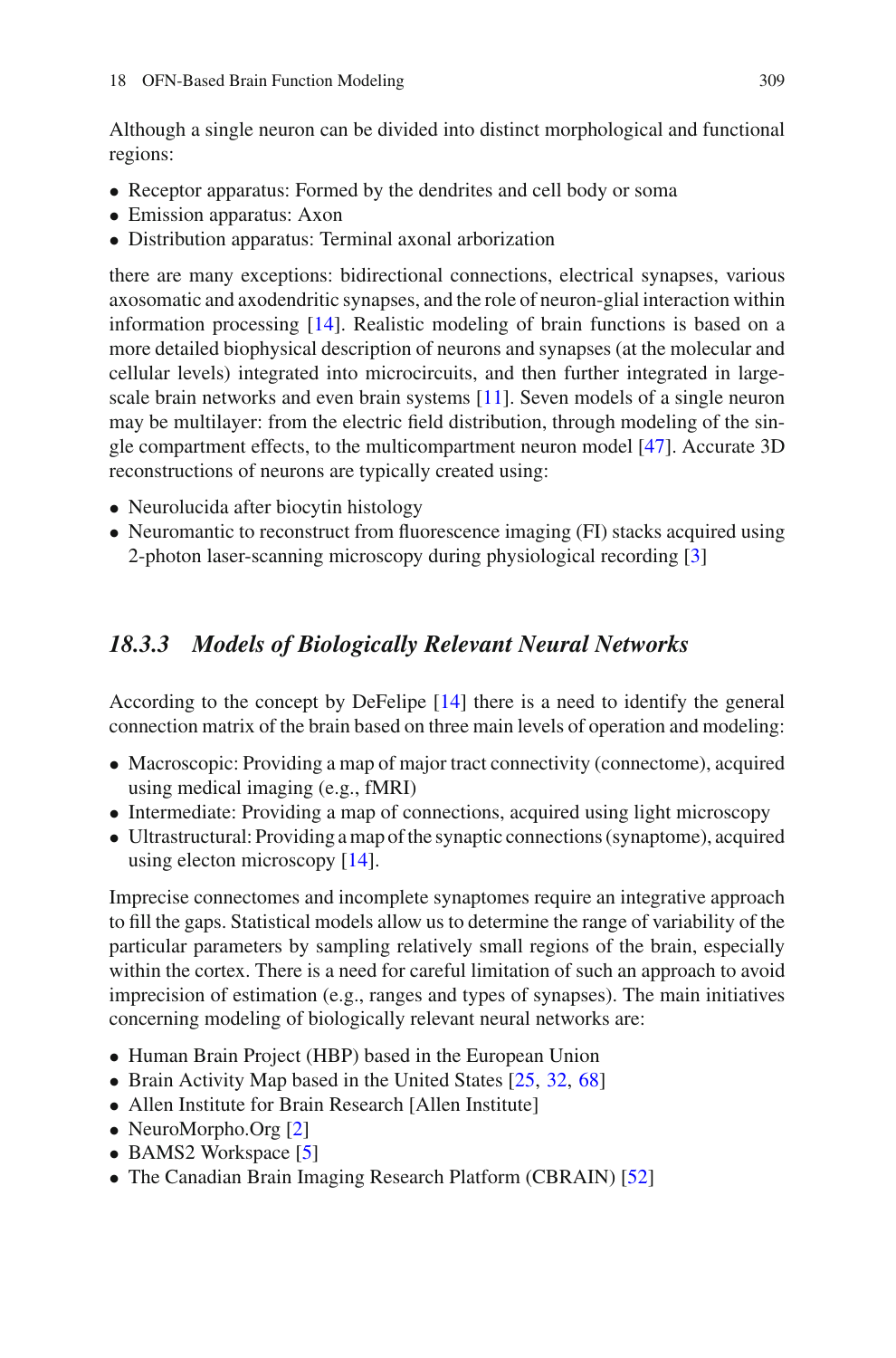Analysis and interpretation of the functional brain networks during different cognitive activities require advanced approaches to the spatiotemporal and spectrotemporal brain data such as Functional Pattern Graph, NeuCube, and Intrinsic Signal Optical Imaging [\[26,](#page-16-12) [36,](#page-17-11) [57\]](#page-18-8). Simplified computational models of convective drug distribution in the primate brainstem were consistent with the outcomes of in vivo experiments [\[55\]](#page-18-9).

## *18.3.4 Models of Human Behavior*

The key issue constitutes models of learning within CNS. The learning process is often identified with modification of interneuron connection strength. Different learning rules may be applied. Moreover, synapses may change the strength of their response to neural activity in two basic ways:

- Short-term changes, lasting from milliseconds to seconds, which are important, but regarding them as learning is still discussed.
- Long-term potentiation (LTP) and long-term depression (LTD), lasting from hours to years.We also should take into consideration a noise effect, overlapping of neural fields, and choice of information relevant in the current task (e.g., decision making). Another problem constitutes neural plasticity, for example, spike-time-dependent plasticity (STDP).

## **18.4 Traditional versus Fuzzy Approach**

There are three basic areas of OFN application within computational brain modeling:

- Reflecting physiological brain procedures normally performed by fuzzy-like neural networks, such as natural language processing, but one should take into consideration that the assumption of the right hemisphere being better at processing fuzzy signals than precise information may be true
- Simplification of complex computational procedures, hard to familiarize in another way, for example, kWTA-like mechanisms
- Reflection of various pathological processes, for example, fuzziness (absence of precision) of information in some diseases

## **18.5 OFN as an Alternative Approach to Fuzziness**

The OFN model is introduced in detail in Chaps. [3](http://dx.doi.org/10.1007/978-3-319-59614-3_3) and [4.](http://dx.doi.org/10.1007/978-3-319-59614-3_4) Generally, it is a tool for processing imprecise quantitative values represented by fuzzy numbers. OFNs have an additional feature used in processing: direction/orientation. It allows us to define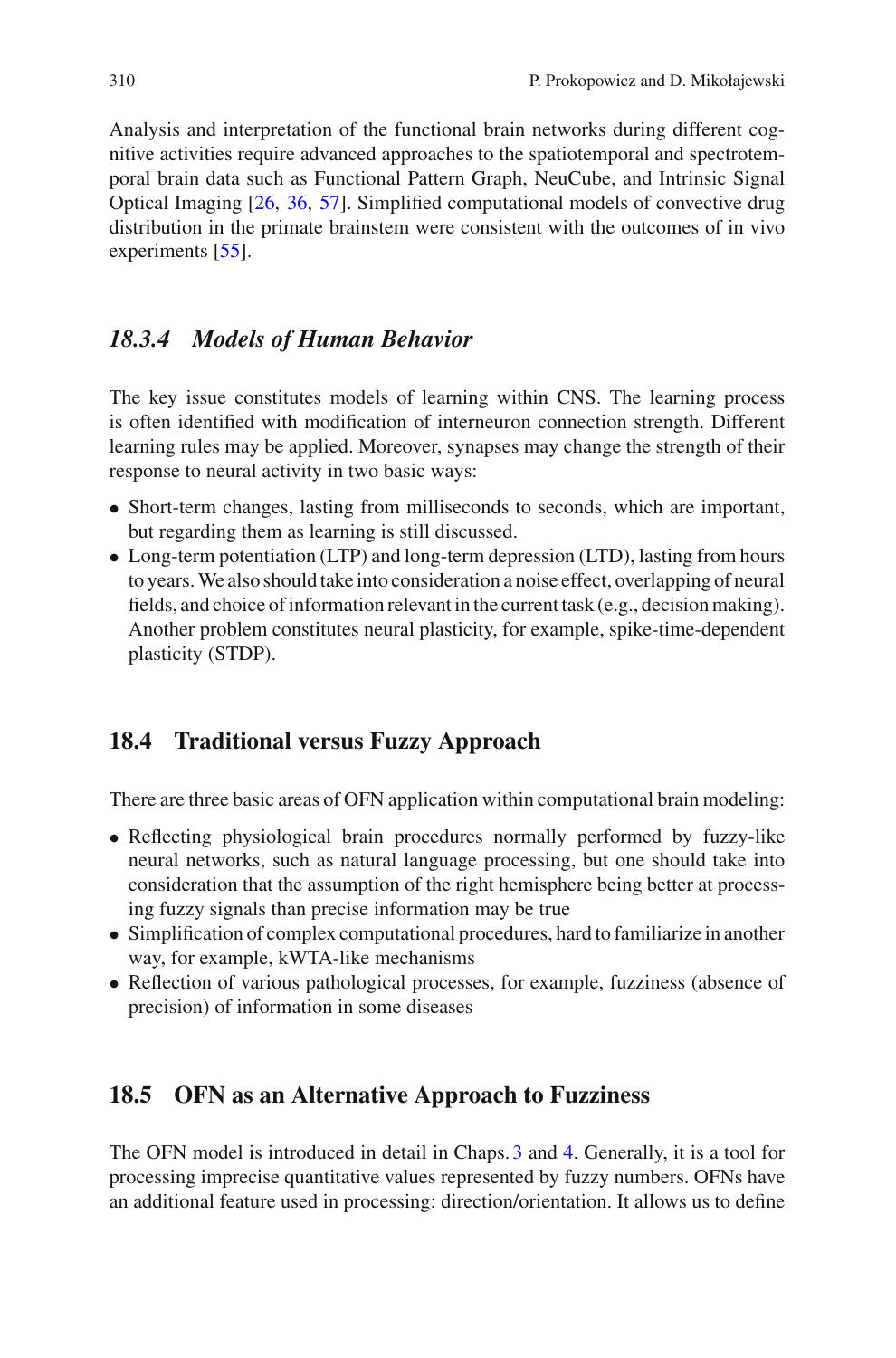arithmetical operations in a new way. The proposed methods maintain the basic computational properties of the operations known for real numbers. Apart from a good calculation capacity, OFNs also offer new possibilities for processing imprecise information. The new property, an order, has a major impact on the calculations, but also provides a new potential for processing data in fuzzy systems. We can include into the fuzzy value additional interpretations apart from the membership value. The new feature of processing is called 'sensitivity for the direction' (see [\[43](#page-17-12), [44,](#page-17-13) [46\]](#page-18-10) and Chap. [5\)](http://dx.doi.org/10.1007/978-3-319-59614-3_5) and makes it possible to involve in a model such expressions as, 'The temperature is about  $20^{\circ}$ C and it is increasing'.

In the case of the OFN model and processing methods that can be called 'arithmetic' (see [\[40,](#page-17-14) [41](#page-17-15), [43,](#page-17-12) [44](#page-17-13)]), at each stage of the fuzzy system process we deal with the quantitative aspect of the data. Thus we consistently obtain fuzzy numbers at each step: the aggregation of premises, the inference and the accumulation-aggregation of the rules answers. Such property of a fuzzy system is even more important when modeling the complex relationships of the brain functions. It can be used as a parameter for other calculations without the direct output of individual rules. It can be hard to achieve this in a traditional fuzzy approach when during processing in the fuzzy system the quantitative character of processed data is generally lost.

### **18.6 Patterns and Examples**

#### *18.6.1 Intuitive Modeling of the Complex Functions*

This concept was already presented in [\[45](#page-17-6)], and its key elements are provided here. A significant part of our knowledge about the functions of the brain is vague and imprecise. Thus, fuzzy logic seems to be a good solution when we look for tools used in modeling such an object. Although fuzzy techniques are used in object recognition and linguistic property modeling [\[29\]](#page-17-16), there is only poor evidence concerning their use in brain simulations. There is a need for a novel, more effective approach, providing a better, clear, and easy understanding of the processes underlying brain function.

It is difficult to describe a simplified brain function in the form of mathematical equations. As mentioned before, brain function arises from complex behavior of units on the lower level (neurons, synapses, etc.). It makes this situation similar rather to multiagent architecture. However, a cascade and hierarchical fuzzy logic systems [\[19,](#page-16-3) [20](#page-16-4), [48](#page-18-2)] may provide another insight into the behavior of the particular subsystems or mechanisms, allowing easy configuration and use of complicated sets of semirealistic features. Processing of information using a fuzzy system usually begins with a fuzzification operation and ends with defuzzification. Fuzzification, in general, is the conversion of a crisp value into a fuzzy one and defuzzification is a reverse operation. This operation can be done in many different ways. A choice of a proper method (especially the defuzzification method) often has a significant impact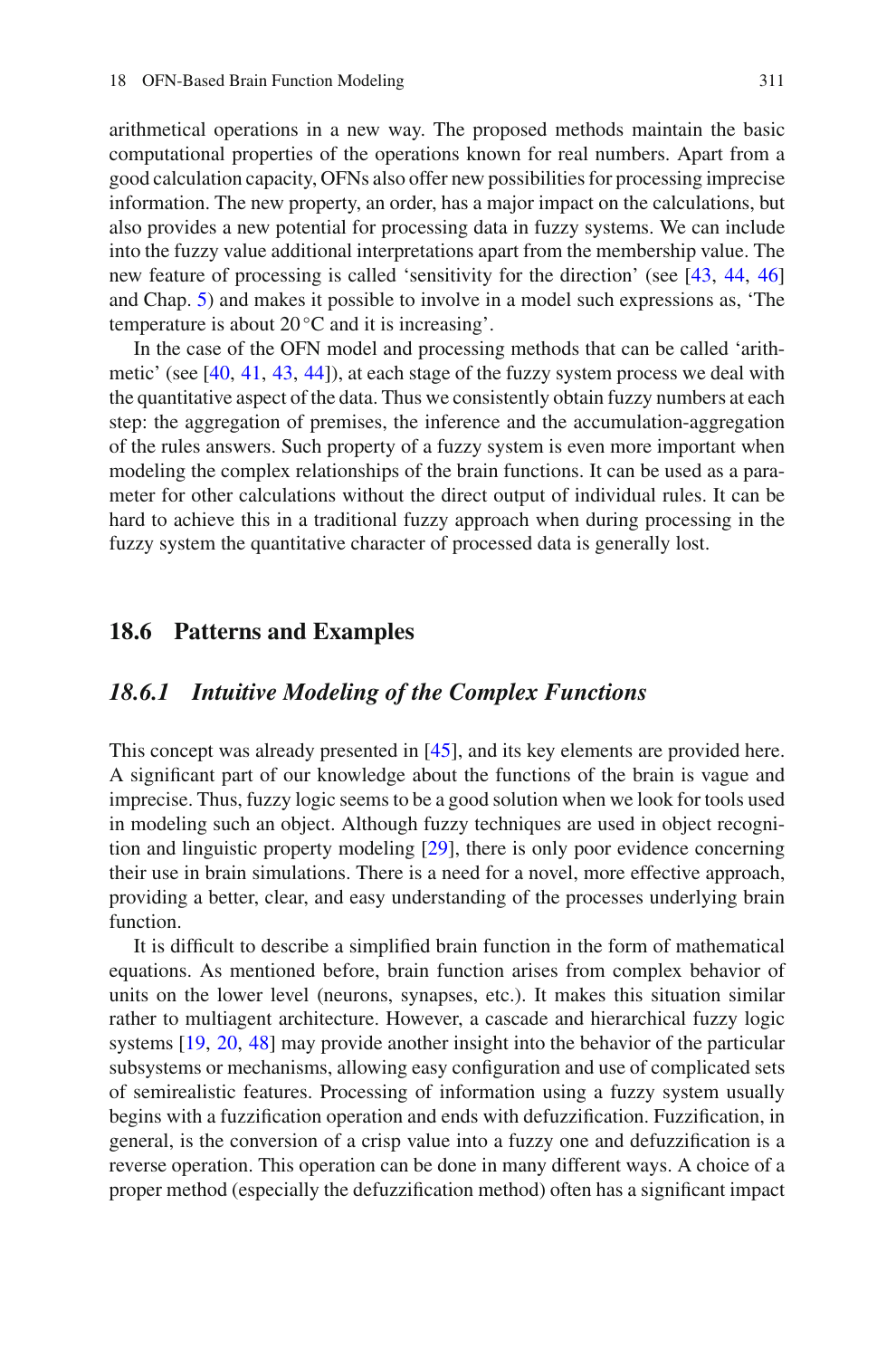<span id="page-9-0"></span>

<span id="page-9-1"></span>on the correctness and effectiveness of the whole model. Furthermore, the change of a fuzzy value into a crisp one is the replacement of a complex value with a simpler one. Such action usually involves some approximation or rounding, therefore it introduces an additional error into the results, as it is generally associated with losing some part of the information. The repetition of such operations is not recommended, due to the cumulation of the amount of lost information. It is especially inappropriate to use the output value of one stage as the input value for another.

If we want to use fuzzy values for modeling more complex structures such as the brain, the exclusion of the fuzzification and defuzzification operations outside the base system is recommended. Therefore as the basic tool for processing complex functionality expressed linguistically we propose to define a fuzzy system without fuzzification and defuzzification stages as the fuzzy inference block (FIB). The idea is presented in Fig. [18.1.](#page-9-0)

Such an element is a conceptual base for cascade modeling of complex relations described linguistically. The potential of such an idea in modeling complex relations is presented in Fig. [18.2.](#page-9-1)

It is worth noting that every FIB can represent one agent from the multiagent architecture. With this approach, we can describe even more complex structures. It is easy to imagine that, in place of individual FIBs, we can insert another complex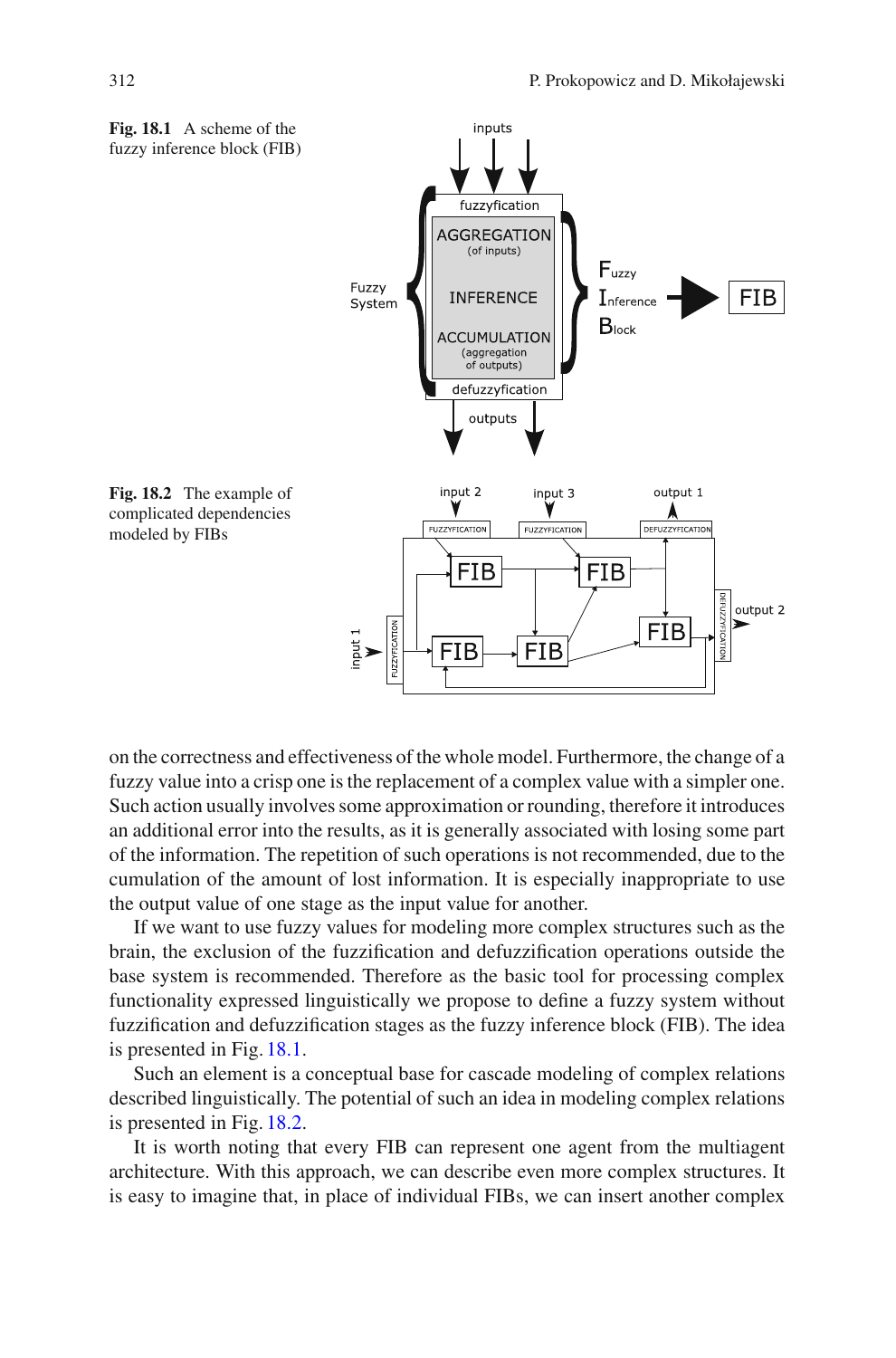system so it seems to be a kind of recursion, where only the lowest level relates directly to the FIBs. Still, despite the high complexity of the model, relations are described linguistically at various stages.

However, although the idea of FIBs seems to be quite suitable for the linguistic modeling of complex relations, some problems may arise. The classical methods for fuzzy models often produce fuzzy answer sets, which are quite fragmented, not normal, and not convex. Such results are formally still fuzzy sets, but their forward processing without defuzzification could be questionable.

Such problems do not occur if we use the OFN model. Its important advantage here is that we get a kind of fuzzy number at each stage of data processing. Thus the further use of such a result is easy and smooth without the need for defuzzification and then fuzzification again.

#### *18.6.2 Improving Policy Gradient Method*

Apart from modeling complex functionality described linguistically, the OFN can be used in other areas connected with brain modeling. A neural networks idea comes from knowledge about basic brain structure: see articles of the neurophysiologist Warren McCulloch and a mathematician Walter Pitts (1943) [\[34\]](#page-17-17), "The Organization of Behavior" of Donald Hebb (1949) [\[21\]](#page-16-13), and articles of Bernard Widrow and Marcian Hoff on ADALINE and MADALINE in the early 1960s [\[61\]](#page-18-11). The aforementioned ideas periodically failed or became more popular, but in the twenty-first century, called the century of neuroscience, a reasonable use of the old ideas may cause another breakthrough with deeper understanding of the central nervous system function. Issues of the average reward optimization, especially in the domain with partial observability (e.g. noised), are not easy to replicate within models of predictive state representations. Computation of the average reward depends on many parameters, and varies significantly, especially in a nonstationary environment. Permanent states and actions make this task particularly difficult. Obviously, the complexity of a well-known task and the associated reduced number of dimensions may increase efficiency of the computational system, but we should be aware that the brain calculates such tasks almost in real-time, taking into consideration many hidden states (e.g., environment, past behavior, own preferences, or even emotions). Such computational processes may reflect natural error-driven learning and adaptation, thanks to built-in short-term neuroplasticity, and their influence on long-term brain plasticity (e.g., memories, motivations, feelings, etc.). Thus enhanced discrimination of the single neuron, use of synapses as estimators of presynaptic membrane potentials, and temporal and spatial processing may be reflected in neuronal computation of the brain area function/response. Even connectomics cannot avoid current technical limitations. Although fuzziness of this process and nonrandom features of cortical connectivity allow some attempts with OFNs, these attempts, although simple, may play a significant role within the richness of its high-level cognitive processes as well as provide quicker and more predictable calculations. Earlier studies on policy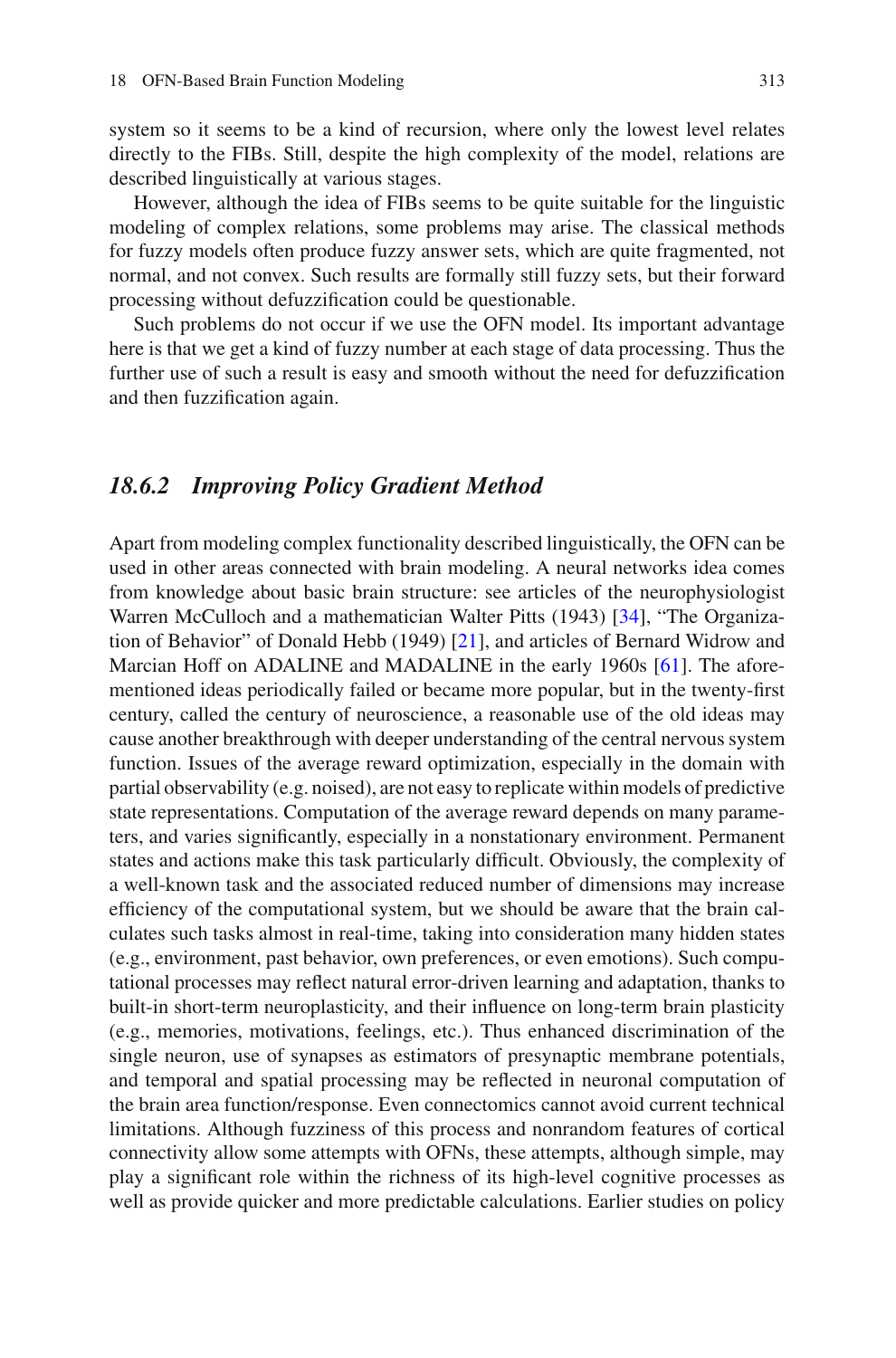<span id="page-11-0"></span>

gradient methods within reinforcement learning [\[18](#page-16-14), [59](#page-18-12), [62](#page-18-13), [65\]](#page-19-3) showed the positive role of the optimizing parameterized policies with respect to the expected return by a gradient descent, without their many disadvantages. As a result, we can more deeply understand reward-related learning problems in animals, humans, or machines. Thus we propose our own solution of the element of the long-term cumulative reward, taking into consideration its fuzziness.

One important issue on this subject is also the problem of objective function optimization. Finding the maximum value of the reward function  $R$  is often a guarantee to find the best change in a given step. However, the cost of calculating such an optimum can be too high to ensure its practical usefulness. This applies especially to situations where this reward function changes dynamically during time steps. A better choice may be to improve other parameters such as the learning rate coefficient, for example.

<span id="page-11-1"></span>The change of weight between  $n_i$  and  $n_j$  is calculated as follows.

$$
\frac{dw_{ij}}{dt} = aR(t)e_{ij}(t)
$$
\n(18.1)

where *a* is the learning rate, the number from the  $[0; 1]$  interval, *R* is the reward function, and  $e_{ij}$  is the eligibility trace between  $n_i$  and  $n_j$  neurons from two adjacent layers (see Fig. [18.3\)](#page-11-0).

Both the reward function and eligibility trace are complex problems. Expanding them with further calculations requires a lot of caution, because it is easy to overload the process with time-consuming computations. Therefore to improve a solution of the problem with determining weights of neurons the learning rate coefficient seems the right choice, for a start. It is worth noting that the learning rate at the 0 level is in fact no change of weight, thus no adaptation will proceed in such a step. Therefore the interval *(*0; 1] could be used instead. However, the zero level can represent the perfect optimum where the adaptation of this weight definitely ends, thus formally we keep zero as the low-bound in the interval of values for the learning rate.

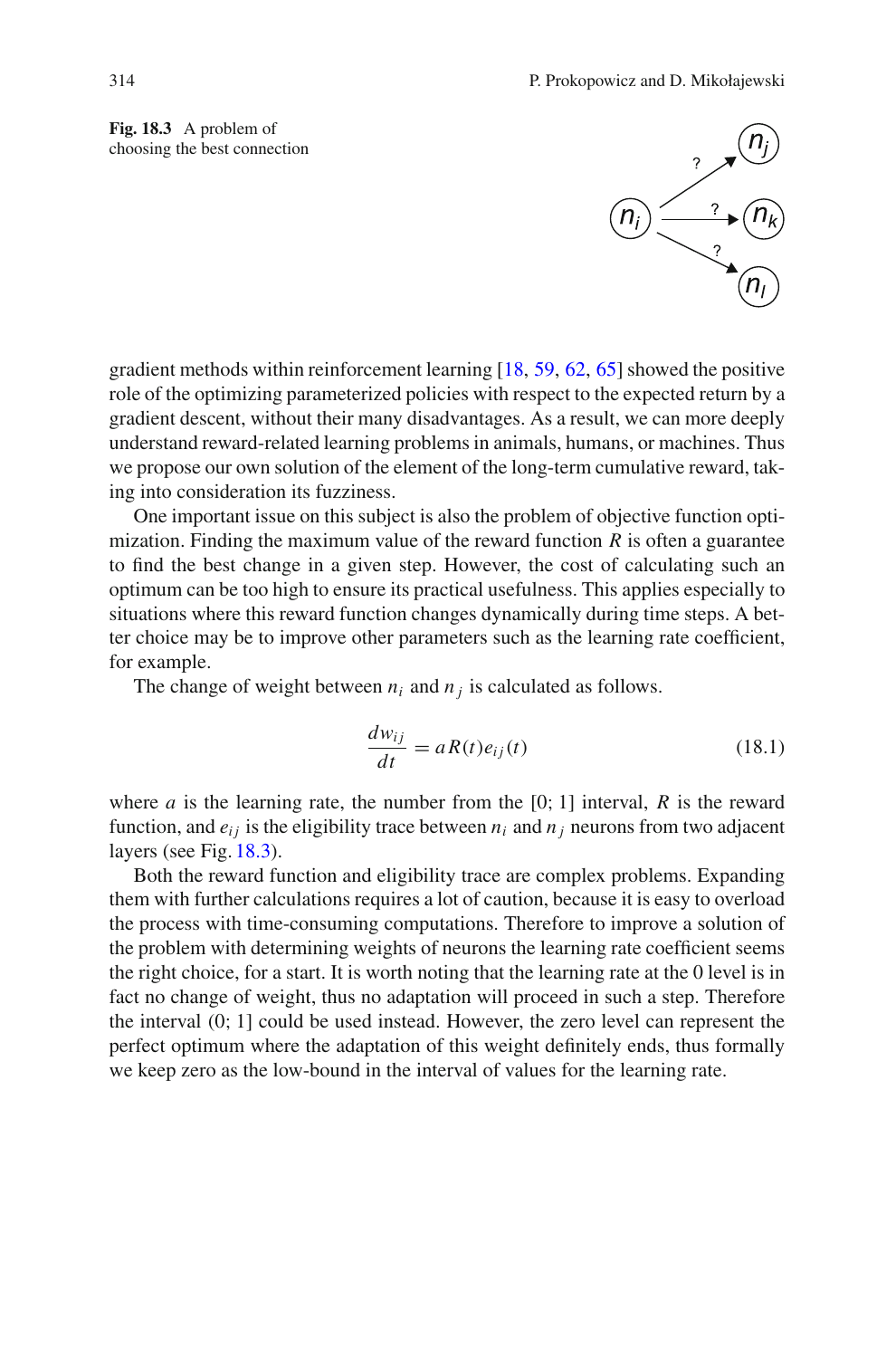

<span id="page-12-1"></span>**Fig. 18.4** Input and output values for the classic fuzzy system

#### <span id="page-12-0"></span>*18.6.3 Modeling Learning Rate with the OFNs*

The learning rate is a real number from the [0; 1] interval. The less value there is, the smaller are the changes applied to the weight (see formula [18.1\)](#page-11-1). Many scientists focus their work on the adaptation and other changes of this coefficient [\[15,](#page-16-15) [31,](#page-17-18) [53\]](#page-18-14). In general, when an idea of switching the learning rate is used in the neural network it is recommended that values of this parameter should be greater at the start of the process adaptation, when weight changes also are higher. In the course of the adaptation development the changes of weights are smaller, and the learning rate also should decrease. The above assumptions enable formulation of linguistic rules in a classic fuzzy system context as follows.

- IF 'previous change' is 'low' THEN 'learning rate' is 'low'
- IF 'previous change' is 'high' THEN 'learning rate' is 'high'

If we define 'low' and 'high' as fuzzy numbers (see Fig. [18.4\)](#page-12-1), we can generate the learning rate value directly from such rules. The general conception of the proposed fuzzy system is to appoint the learning rate on the basis of previous change of the weight expressed as a percentage.

As an alternative, a simple fuzzy system based on the OFN model and its special methods and properties is proposed.

With the use of the OFN model context, we can formulate just one rule that expresses a trend of changes in the learning rate parameter.

• IF 'previous change' is 'about 50% and decreasing' THEN 'learning rate' is 'about 0.5 and decreasing'

Figure [18.5](#page-13-0) presents the OFN for the rule above.

If we use 'the directed inference by multiplication with a shift' presented in Sect. 5.4.1 of Chap. [5](http://dx.doi.org/10.1007/978-3-319-59614-3_5) a single rule will be sufficient to express the expected dependency. Figure [18.6](#page-13-1) shows the examples that present the general idea of the proposed processing. One can see that the activation in the *down-part* area of input, 'the previous change' will shift the result in the direction of the *down- part* of the OFN from the conclusion. An analogous situation will be with the *up-part*. Thus it is possible to reach the whole space of output values.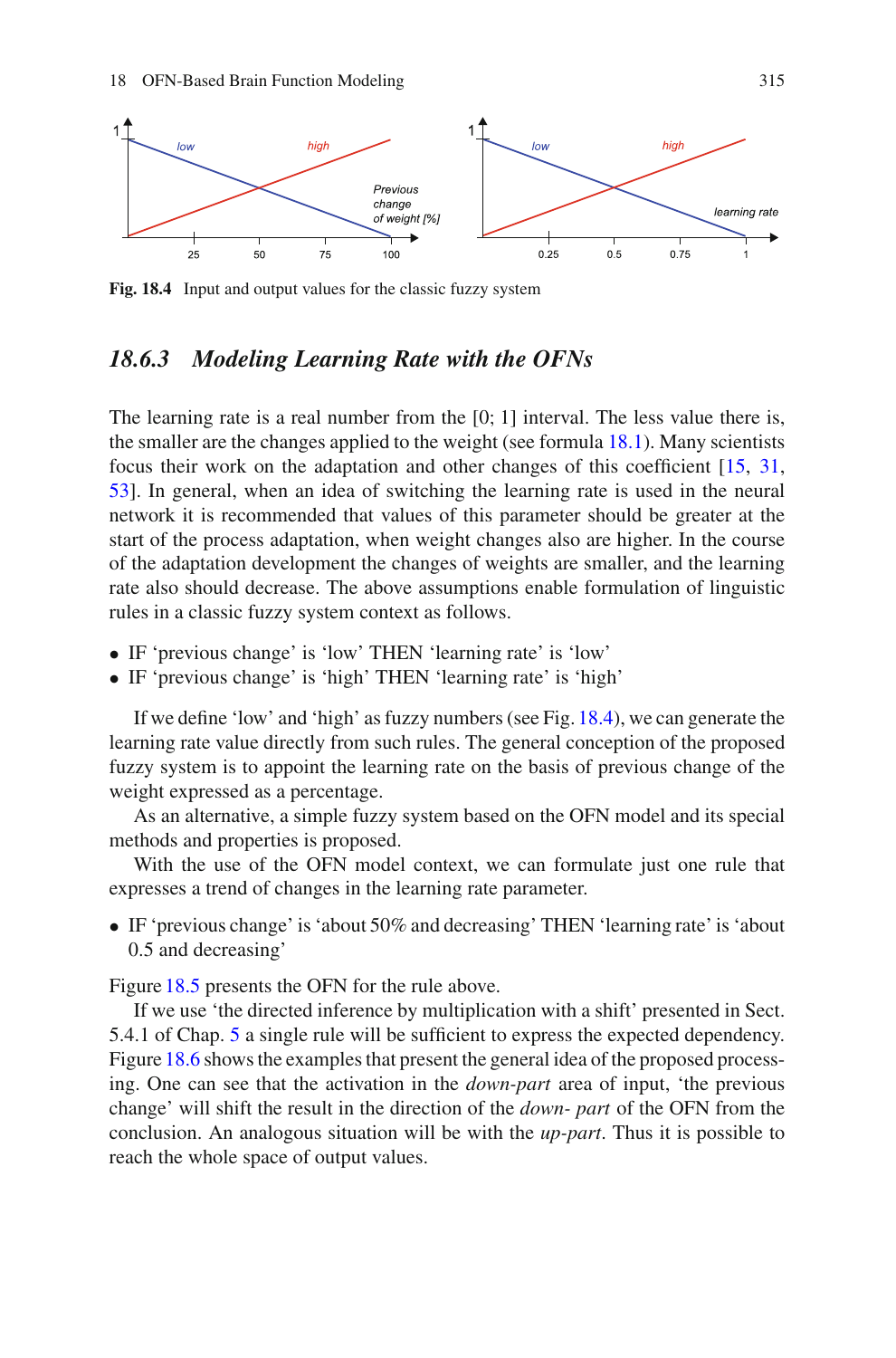learning rate

 $0.75$ 



<span id="page-13-0"></span>

<span id="page-13-1"></span>**Fig. 18.6** OFN for fuzzy system

#### **18.7 Discussion**

The system proposed in the previous section is very simple, and generally gives exactly the same results as simple mapping from the [0; 100] interval into [0; 1]. But this proposition shows the potential of applying OFNs in linguistic modeling of the learning rate. We may intuitively change the algorithm by changing the linguistic expression. If we want to obtain a smaller learning rate in the case where the previous change of weight is below 30% we may formulate the rule linguistically:

• IF 'previous change' is 'about 30% and decreasing' THEN 'learning rate' is 'about 0.5 and decreasing'.

Figure [18.7](#page-14-0) presents the example for such a rule. The input value is the same as in the previous case (see Fig.  $18.6$ ), therefore we can compare the results. Now it is not a simple proportional mapping between intervals [0; 100] and [0; 1]. It considers the preferences expressed linguistically. One can observe in Fig. [18.7](#page-14-0) that a trend is preserved, because the input is still on the *down-part* side of the OFN for the premise part of the rule, thus the result is on the *down-part* side of the OFN from the conclusion.

Using the same intuitive way, we can easily modify the conclusion of the rule. If we want, for example, to keep the value of the learning rate above 0.7 until the previous change of weight is not lower than 30%, we can express it by the rule as follows.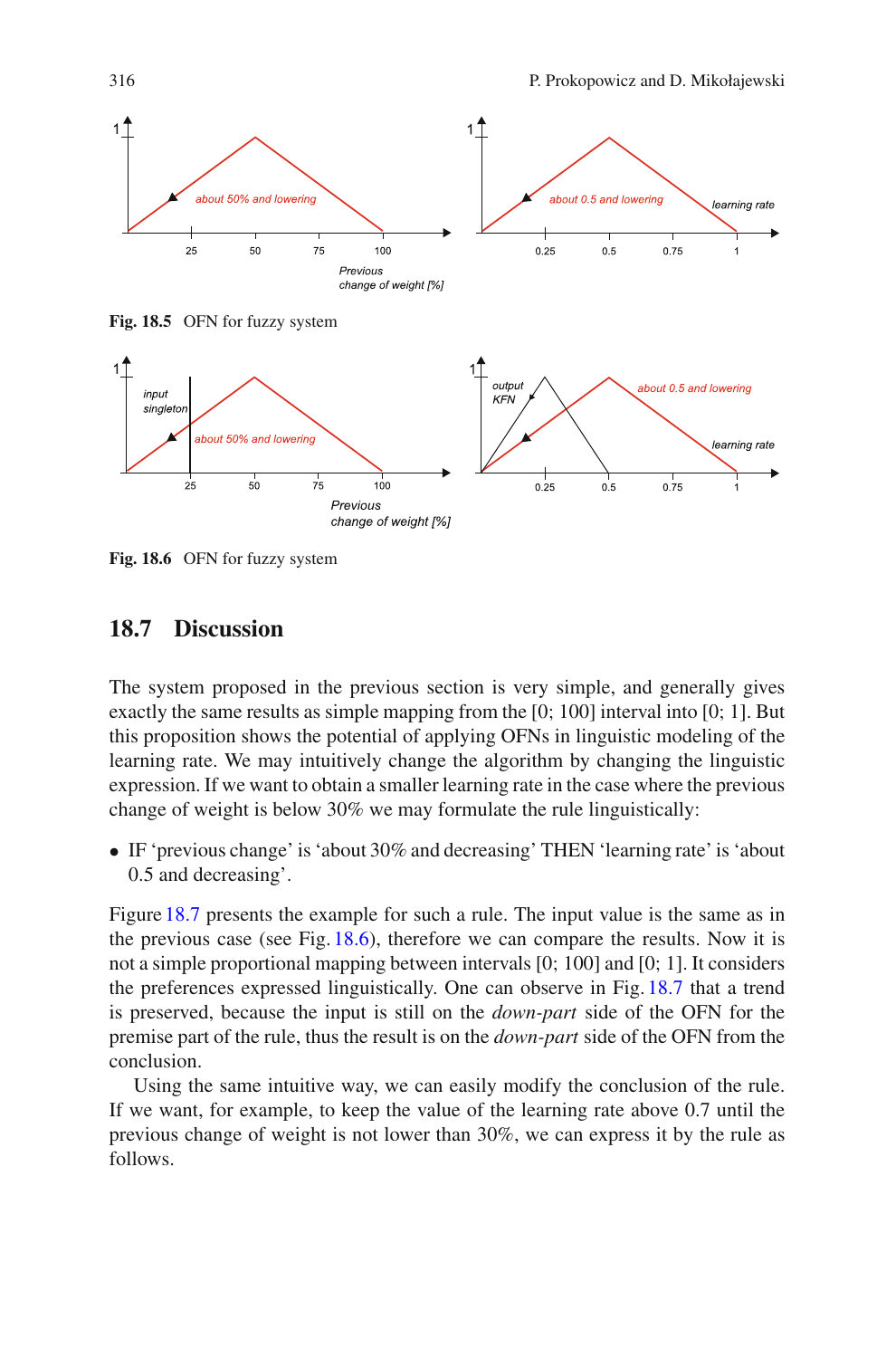

<span id="page-14-0"></span>**Fig. 18.7** OFNs for fuzzy system

• IF 'previous change' is 'about 30% and decreasing' THEN 'learning rate' is 'about 0.7 and decreasing'.

The above examples show the intuitive and flexible usefulness of modeling the learning rate using OFNs. Nevertheless it is also worth noting that we have OFNs at output. We can, of course, defuzzify the result, but the learning rate is only part of a complex algorithm of calculating the weight change of connections between neurons as presented in the formula [18.1.](#page-11-1) If we use the OFN for modeling other elements such as 'reward function' or 'eligibility trace' there will be another fuzzy number in the algorithms. Because defuzzification generally causes loss of part of the information, we should therefore do it at the end of all calculations instead of only after determining the learning rate coefficient. It enables us to process full imprecise information contained in the data until the moment when we really need a precise result.

## *18.7.1 Results of Other Scientists*

Current approaches to central nervous system modeling aim at bringing experimental, computational, and theoretical results closer. Scientific questions should help to decide which approach can be regarded as minimal. Experimental outcomes and nonlinear interactions cannot be ignored even within the minimal computational models, because they may cause misleading conclusions or even confirm erroneous theories. Thus ad hoc simplification must be very careful. There are still many gaps in neuroscience (e.g., fragmented data sets), as regards both knowledge and experience; thus there are discussions concerning limitation of amounts of free parameters within models (which may cause so-called island models) without the possibility of comparison with the others and tuning using experimental datasets. The most important challenge is integration of the current data into a unified model of the brain as a single multilevel model. We need to explore, verify, and apply experiences from many various areas of science: from modeling of severe illnesses [\[17\]](#page-16-16) and traditional neuronal networks [\[50,](#page-18-15) [51](#page-18-16)], through liquid state machines [\[63,](#page-18-17) [64](#page-18-18)] to liquid and gas distribution in porous materials [\[7](#page-16-17)[–9\]](#page-16-18).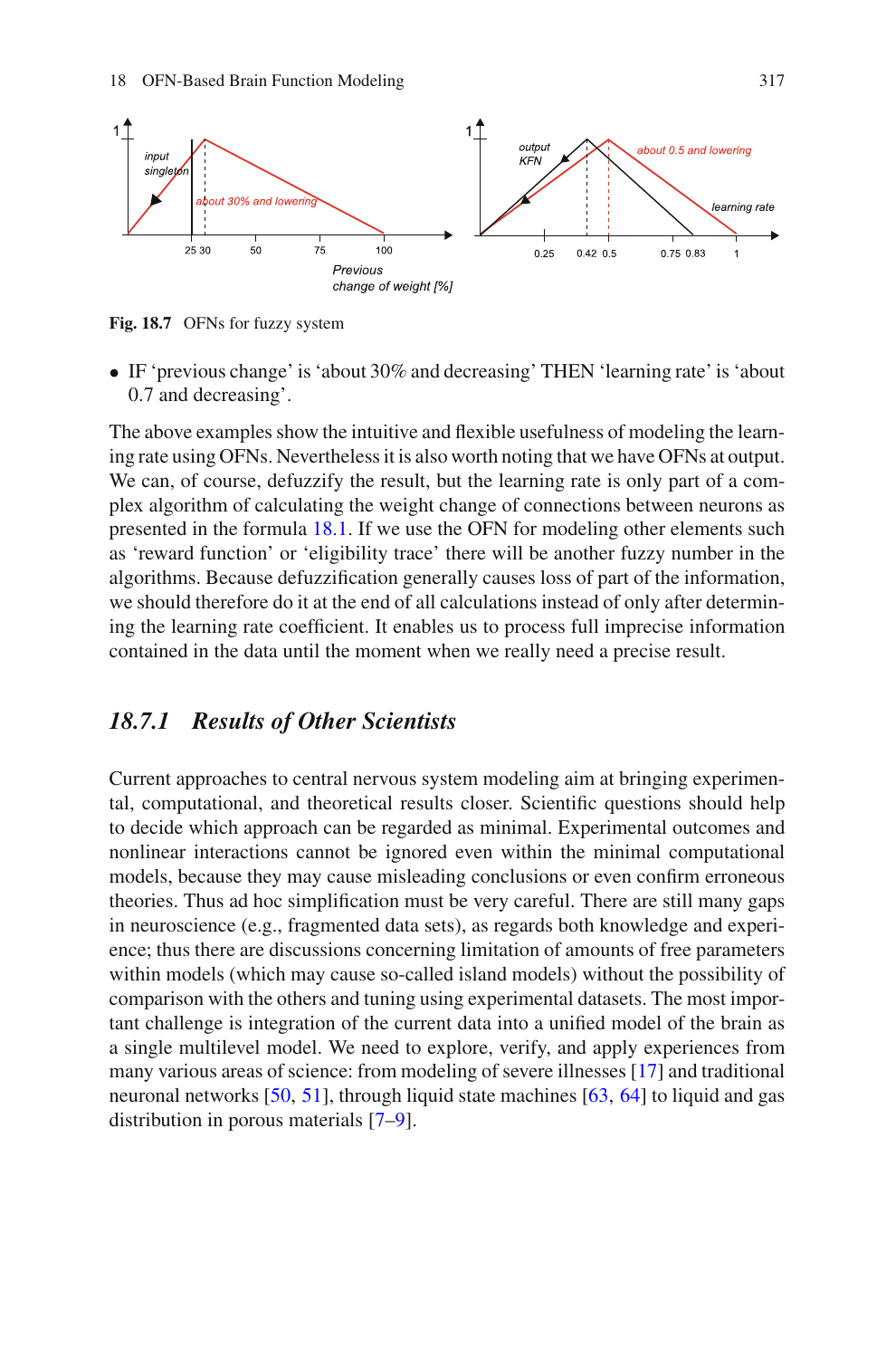## *18.7.2 Limitations of Our Approach and Directions for Further Research*

The main limitation is a high amount of knowledge and experience as well as a need for an interdisciplinary research team to prepare valid and relevant models. Such teams, incorporating clinicians, are rare.

Consensus concerning model classification, performance, and interpretation is needed to provide consistent methodology to ensure diagnostic and prognostic consistency. A coherent theoretical framework for explaining SC and FC patterns and their alterations in brain diseases is required. The high computational power of the brain coupled with low consumption of energy may serve as a basis for the next generation of computational devices. Neuromorphic computing systems may allow us to reflect the stochastic behavior of simple, reliable, very fast, low-power computing devices embedded in intensely recursive architectures, based on brain-derived patterns [\[6\]](#page-16-19).

### **18.8 Conclusions**

Our results confirm that our new OFN fuzzy-based approach towards brain function modeling may be efficient and helpful in some time-consuming computational problems. Such a fuzzy-based approach may in selected cases also be more similar to natural neural signal processing than classical digital models. The idea of a fuzzy inference block opens a new direction towards the use of good processing properties of an OFN model in describing complex functions while preserving the intuitiveness of linguistic description. It seems to be of particular importance for the area where two scientific disciplines meet, that is, medical research dealing with diseases and injuries of the brain and computer science research.

#### **References**

- <span id="page-15-0"></span>1. Ahissar, E.: The rise and fall of basic science. Front. Syst. Neurosci. **9**, 160 (2015). doi[:10.](http://dx.doi.org/10.3389/fnsys.2015.00160) [3389/fnsys.2015.00160](http://dx.doi.org/10.3389/fnsys.2015.00160)
- <span id="page-15-3"></span>2. Ascoli, G.A., Donohue, D.E., Halavi, M.: NeuroMorpho.org: a central resource for neuronal morphologies. J. Neurosci. **27**(35), 9247–9251 (2007). doi[:10.1523/JNEUROSCI.2055-07.](http://dx.doi.org/10.1523/JNEUROSCI.2055-07.2007) [2007](http://dx.doi.org/10.1523/JNEUROSCI.2055-07.2007)
- <span id="page-15-2"></span>3. Blackman, A.V., Grabuschnig, S., Legenstein, R., Sjöström, P.J.: A comparison of manual neuronal reconstruction from biocytin histology or 2-photon imaging: morphometry and computer modeling. Frontiers in Neuroanatomy **8**, 65 (2014). doi[:10.3389/fnana.2014.00065](http://dx.doi.org/10.3389/fnana.2014.00065)
- <span id="page-15-1"></span>4. Bota, M., Dong, H.W., Swanson, L.W.: From gene networks to brain networks. Nature Neuroscience **6**(8), 795–799 (2003). doi[:10.1038/nn1096](http://dx.doi.org/10.1038/nn1096)
- <span id="page-15-4"></span>5. Bota, M., Talpalaru, T., Hintiryan, H., Dong, H.W., Swanson, L.W.: Bams2 workspace: a comprehensive and versatile neuroinformatic platform for collating and processing neuroanatomical connections. J. Comput. Neurol. **522**(14), 3160–3176 (2014). doi[:10.1002/cne.23592](http://dx.doi.org/10.1002/cne.23592)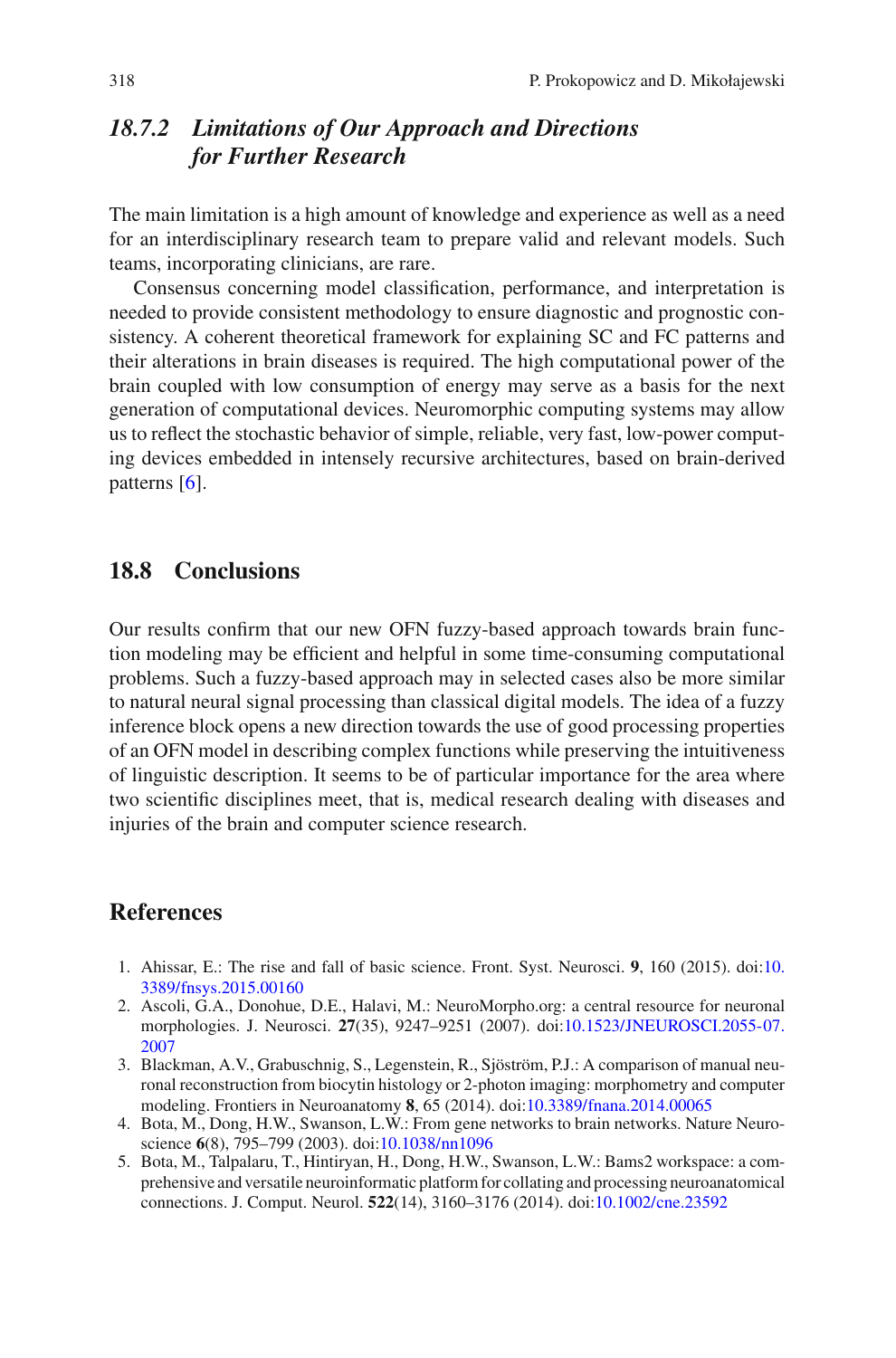- <span id="page-16-19"></span>6. Calimera, A., Macii, E., Poncino, M.: The Human Brain Project and neuromorphic computing. Funct. Neurol. **28**(3), 191–196 (2013)
- <span id="page-16-17"></span>7. Cieszko, M., Czapla, E., Kempiński, M.: Continuum description of quasi-static intrusion of non-wetting liquid into a porous body. Contin. Mech. Thermodyn. **27**(1), 133–144 (2015). doi[:10.1007/s00161-014-0340-2](http://dx.doi.org/10.1007/s00161-014-0340-2)
- 8. Cieszko, M., Szczepański, Z., Gadzała, P.: Determination of bone porosity based on histograms of 3d *µ*ct images. J. Mater. Sci. **50**(2), 948–959 (2015). doi[:10.1007/s10853-014-8654-9](http://dx.doi.org/10.1007/s10853-014-8654-9)
- <span id="page-16-18"></span>9. Cieszko, M.: Macroscopic description of capillary transport of liquid and gas in unsaturated porous materials. Meccanica **51**(10), 2331–2352 (2016). doi[:10.1007/s11012-016-0368-4](http://dx.doi.org/10.1007/s11012-016-0368-4)
- <span id="page-16-8"></span>10. D'Angelo, E.: The urgent need for a systems biology approach to neurology. Funct. Neurol. **29**(4), 221 (2014)
- <span id="page-16-10"></span>11. D'Angelo, E., Solinas, S., Garrido, J., Casellato, C., Pedrocchi, A., Mapelli, J., Gandolfi, D., Prestori, F.: Realistic modeling of neurons and networks: towards brain simulation. Funct. Neurol. **28**(3), 153–166 (2013)
- <span id="page-16-0"></span>12. Das, A.: 'peer review' for scientific manuscripts: emerging issues, potential threats, and possible remedies. Med. J. Armed Forces India **72**(2), 172–174 (2016). [http://www.sciencedirect.com/](http://www.sciencedirect.com/science/article/pii/S0377123716000514) [science/article/pii/S0377123716000514](http://www.sciencedirect.com/science/article/pii/S0377123716000514)
- <span id="page-16-7"></span>13. DeFelipe, J.: The evolution of the brain, the human nature of cortical circuits, and intellectual creativity. Front. Neuroanatom. **5**, 29 (2011). doi[:10.3389/fnana.2011.00029](http://dx.doi.org/10.3389/fnana.2011.00029)
- <span id="page-16-6"></span>14. DeFelipe, J.: The anatomical problem posed by brain complexity and size: a potential solution. Front. Neuroanatom. **9**, 104 (2015). doi[:10.3389/fnana.2015.00104](http://dx.doi.org/10.3389/fnana.2015.00104)
- <span id="page-16-15"></span>15. Derhami, V., Majd, V.J., Ahmadabadi, M.N.: Exploration and exploitation balance management in fuzzy reinforcement learning. Fuzzy Sets Syst. **161**(4), 578–595 (2010). [http://www.](http://www.sciencedirect.com/science/article/pii/S0165011409002450) [sciencedirect.com/science/article/pii/S0165011409002450](http://www.sciencedirect.com/science/article/pii/S0165011409002450)
- <span id="page-16-9"></span>16. Diaz-Arrastia, R., Baxter, V.K.: Genetic factors in outcome after traumatic brain injury: what the human genome project can teach us about brain trauma. J. Head Trauma Rehabil. **21**(4), 361–374 (2006)
- <span id="page-16-16"></span>17. Duch, W., Dobosz, K., Mikołajewski, D.: Autism and ADHD - Two Ends of the Same Spectrum?, pp. 623–630. Springer, Berlin (2013). doi[:10.1007/978-3-642-42054-2\\_78](http://dx.doi.org/10.1007/978-3-642-42054-2_78)
- <span id="page-16-14"></span>18. Florian, R.V.: Reinforcement learning through modulation of spike-timing-dependent synaptic plasticity. Neural Comput. **19**(6), 1468–1502 (2007). doi[:10.1162/neco.2007.19.6.1468](http://dx.doi.org/10.1162/neco.2007.19.6.1468)
- <span id="page-16-3"></span>19. Gegov, A., Sanders, D., Vatchova, B.: Complexity management methodology for fuzzy systems with feedback rule bases. J. Intell. Fuzzy Syst. **26**(1), 451–464 (2014). doi[:10.3233/IFS-131003](http://dx.doi.org/10.3233/IFS-131003)
- <span id="page-16-4"></span>20. Gegov, A.: Fuzzy Networks for Complex Systems: A Modular Rule Base Approach. Studies in Fuzziness and Soft Computing. Springer, Berlin (2010). doi[:10.1007/978-3-642-15600-7](http://dx.doi.org/10.1007/978-3-642-15600-7)
- <span id="page-16-13"></span>21. Hebb, D.O.: The Organization of Behavior. Wiley, New York (1949)
- <span id="page-16-1"></span>22. Herron, D.M.: Is expert peer review obsolete? a model suggests that post-publication reader review may exceed the accuracy of traditional peer review. Surg. Endosc. **26**(8), 2275–2280 (2012). doi[:10.1007/s00464-012-2171-1](http://dx.doi.org/10.1007/s00464-012-2171-1)
- <span id="page-16-5"></span>23. Hlinka, J., Coombes, S.: Using computational models to relate structural and functional brain connectivity. Eur. J. Neurosci. **36**(2), 2137–2145 (2012). doi[:10.1111/j.1460-9568.2012.](http://dx.doi.org/10.1111/j.1460-9568.2012.08081.x) [08081.x](http://dx.doi.org/10.1111/j.1460-9568.2012.08081.x)
- <span id="page-16-2"></span>24. Jefferson, T., Rudin, M., Brodney Folse, S., Davidoff, F.: Editorial peer review for improving the quality of reports of biomedical studies. Cochrane Database Syst. Rev. (2) (2007). doi[:10.](http://dx.doi.org/10.1002/14651858.MR000016.pub3) [1002/14651858.MR000016.pub3,](http://dx.doi.org/10.1002/14651858.MR000016.pub3) mETHOD
- <span id="page-16-11"></span>25. Jorgenson, L.A., Newsome, W.T., Anderson, D.J., Bargmann, C.I., Brown, E.N., Deisseroth, K., Donoghue, J.P., Hudson, K.L., Ling, G.S.F., MacLeish, P.R., Marder, E., Normann, R.A., Sanes, J.R., Schnitzer, M.J., Sejnowski, T.J., Tank, D.W., Tsien, R.Y., Ugurbil, K., Wingfield, J.C.: The brain initiative: developing technology to catalyse neuroscience discovery. Philos. Trans. Roy. Soc. Lond. B: Biological Sci. **370**(1668) (2015). [http://rstb.royalsocietypublishing.](http://rstb.royalsocietypublishing.org/content/370/1668/20140164) [org/content/370/1668/20140164](http://rstb.royalsocietypublishing.org/content/370/1668/20140164)
- <span id="page-16-12"></span>26. Kasabov, N.K.: Neucube: a spiking neural network architecture for mapping, learning and understanding of spatio-temporal brain data. Neural Networks **52**, 62–76 (2014). [http://www.](http://www.sciencedirect.com/science/article/pii/S0893608014000070) [sciencedirect.com/science/article/pii/S0893608014000070](http://www.sciencedirect.com/science/article/pii/S0893608014000070)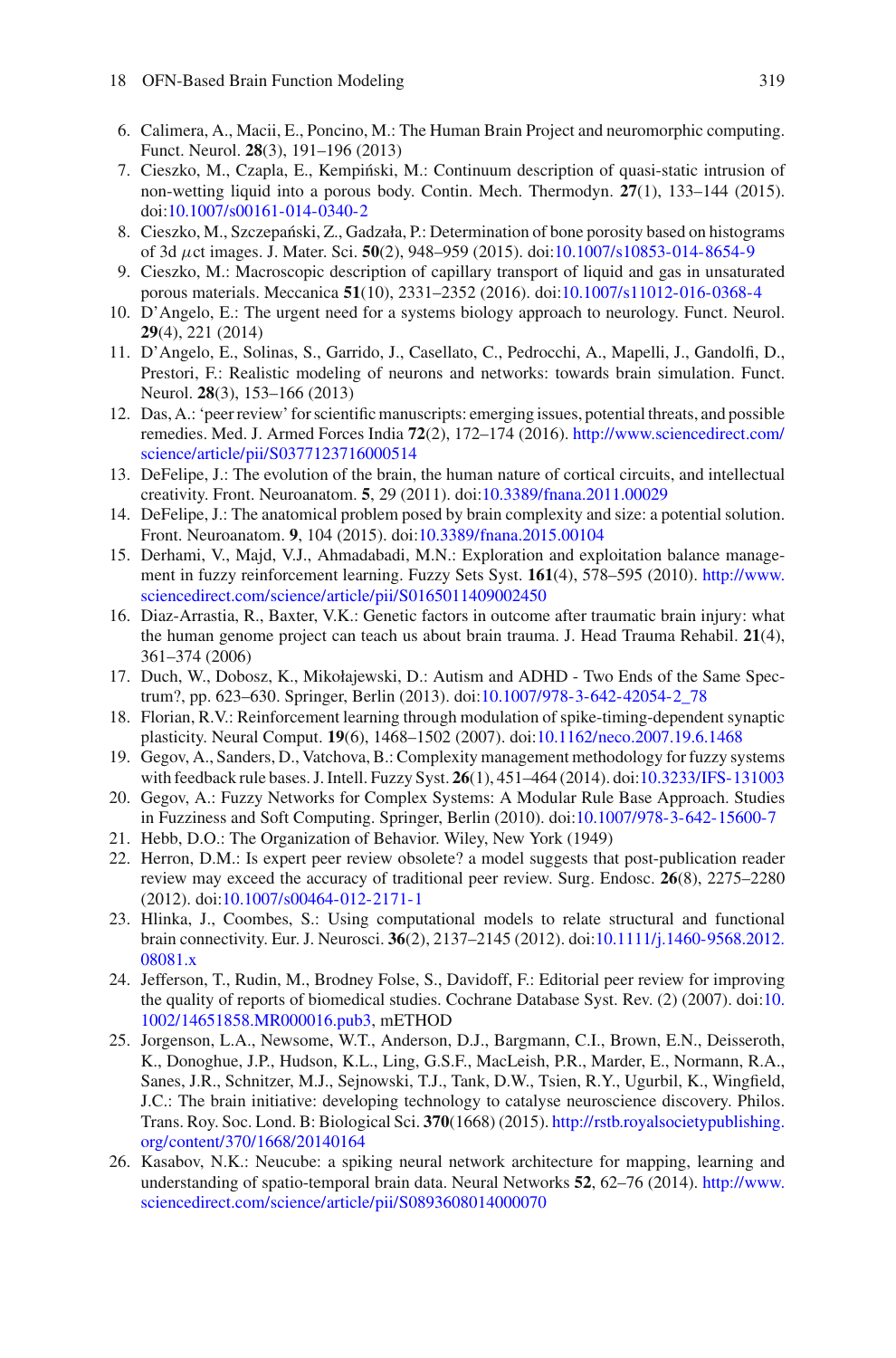- <span id="page-17-3"></span>27. Kosiński, W., Prokopowicz, P., Ślęzak, D.: Ordered fuzzy numbers. Bull. Pol. Acad. Sci. Math. **51**(3), 327–338 (2003)
- <span id="page-17-4"></span>28. Kosiński, W., Prokopowicz, P., Ślęzak, D.: On algebraic operations on fuzzy numbers. In: Intelligent Information Processing and Web Mining: Proceedings of the International IIS: IIPWM'03 Conference Held in Zakopane, Poland, 2–5 June 2003, pp. 353–362. Springer Berlin (2003). doi[:10.1007/978-3-540-36562-4\\_37](http://dx.doi.org/10.1007/978-3-540-36562-4_37)
- <span id="page-17-16"></span>29. Li, H., Deklerck, R., Cuyper, B.D., Hermanus, A., Nyssen, E., Cornelis, J.: Object recognition in brain CT-scans: knowledge-based fusion of data from multiple feature extractors. IEEE Trans. Med. Imaging **14**(2), 212–229 (1995). doi[:10.1109/42.387703](http://dx.doi.org/10.1109/42.387703)
- <span id="page-17-0"></span>30. Manchikanti, L., Kaye, A.D., Boswell, M.V., Hirsch, J.A.: Medical journal peer review: process and bias. Pain Physician **18**(1), E1–E14 (2015)
- <span id="page-17-18"></span>31. Mandic, D.P., Chambers, J.A.: Towards the optimal learning rate for backpropagation. Neural Process. Lett. **11**(1), 1–5 (2000). doi[:10.1023/A:1009686825582](http://dx.doi.org/10.1023/A:1009686825582)
- <span id="page-17-10"></span>32. Markram, H.: Seven challenges for neuroscience. Funct. Neurol. **28**(3), 145–151 (2013)
- <span id="page-17-7"></span>33. Masic, I., Miokovic, M., Muhamedagic, B.: Evidence based medicine - new approaches and challenges. Acta Inform. Med. **16**(4), 219–225 (2008)
- <span id="page-17-17"></span>34. McCulloch, W.S., Pitts, W.: A logical calculus of the ideas immanent in nervous activity. Bull. Math. Biophys. **5**(4), 115–133 (1943). doi[:10.1007/BF02478259](http://dx.doi.org/10.1007/BF02478259)
- <span id="page-17-9"></span>35. McGrath, D.M., Ravikumar, N., Beltrachini, L., Wilkinson, I.D., Frangi, A.F., Taylor, Z.A.: Evaluation of wave delivery methodology for brain mre: insights from computational simulations. Mag. Reson. Med. pp. 341–356 (2016). doi[:10.1002/mrm.26333](http://dx.doi.org/10.1002/mrm.26333)
- <span id="page-17-11"></span>36. Momjian, S., Seghier, M., Seeck, M., Michel, C.M.: Mapping of the Neuronal Networks of Human Cortical Brain Functions, pp. 91–142. Springer, Vienna (2003). doi[:10.1007/978-3-](http://dx.doi.org/10.1007/978-3-7091-0641-9_2) [7091-0641-9\\_2](http://dx.doi.org/10.1007/978-3-7091-0641-9_2)
- <span id="page-17-8"></span>37. Noll-Hussong, M.: Of waves and troughs. Front. Psychol. **5**, 197 (2014). doi[:10.3389/fpsyg.](http://dx.doi.org/10.3389/fpsyg.2014.00197) [2014.00197](http://dx.doi.org/10.3389/fpsyg.2014.00197)
- <span id="page-17-1"></span>38. Pedrycz, W., Gomide, F.: An Introduction to Fuzzy Sets: Analysis and Design. With a foreword by Lotfi A. Zadeh. MIT Press, Cambridge (1998)
- <span id="page-17-2"></span>39. Piegat, A.: Fuzzy Modeling and Control. Physica, Heidelberg (2001)
- <span id="page-17-14"></span>40. Prokopowicz, P.: Methods based on ordered fuzzy numbers used in fuzzy control. In: Proceedings of the Fifth International Workshop on Robot Motion and Control, 2005. RoMoCo '05, pp. 349–354, June 2005. doi[:10.1109/ROMOCO.2005.201448](http://dx.doi.org/10.1109/ROMOCO.2005.201448)
- <span id="page-17-15"></span>41. Prokopowicz, P.: Adaptation of rules in the fuzzy control system using the arithmetic of ordered fuzzy numbers. In: Rutkowski, L., Tadeusiewicz, R., Zadeh, L., Zurada, J. (eds.) Artificial Intelligence and Soft Computing - ICAISC 2008. Lecture Notes in Computer Science, vol. 5097, pp. 306–316. Springer, Berlin (2008). doi[:10.1007/978-3-540-69731-2\\_30](http://dx.doi.org/10.1007/978-3-540-69731-2_30)
- <span id="page-17-5"></span>42. Prokopowicz, P.: Flexible and simple methods of calculations on fuzzy numbers with the ordered fuzzy numbers model. In: Rutkowski, L., Korytkowski, M., Scherer, R., Tadeusiewicz, R., Zadeh, L., Zurada, J. (eds.) Artificial Intelligence and Soft Computing. Lecture Notes in Computer Science, vol. 7894, pp. 365–375. Springer, Berlin (2013). doi[:10.1007/978-3-642-](http://dx.doi.org/10.1007/978-3-642-38658-9_33) [38658-9\\_33](http://dx.doi.org/10.1007/978-3-642-38658-9_33)
- <span id="page-17-12"></span>43. Prokopowicz, P.: The directed inference for the kosinski's fuzzy number model. In: Proceedings of the Second International Afro-European Conference for Industrial Advancement AECIA 2015, pp. 493–503. Springer International Publishing, Cham (2016). doi[:10.1007/978-3-319-](http://dx.doi.org/10.1007/978-3-319-29504-6_46) [29504-6\\_46](http://dx.doi.org/10.1007/978-3-319-29504-6_46)
- <span id="page-17-13"></span>44. Prokopowicz, P., Golsefid, S.: Aggregation operator for ordered fuzzy numbers concerning the direction. In: Rutkowski, L., Korytkowski,M., Scherer, R., Tadeusiewicz, R., Zadeh, L., Zurada, J. (eds.) Artificial Intelligence and Soft Computing. Lecture Notes in Computer Science, vol. 8467, pp. 267–278. Springer International Publishing (2014). doi[:10.1007/978-3-319-07173-](http://dx.doi.org/10.1007/978-3-319-07173-2_24) [2\\_24](http://dx.doi.org/10.1007/978-3-319-07173-2_24)
- <span id="page-17-6"></span>45. Prokopowicz, P., Mikołajewski, D.: Fuzzy-based computational simulations of brain functions - preliminary concept. Bio-Algorithms Med-Syst. **12**(3), 99–104 (2016). doi[:10.1515/bams-](http://dx.doi.org/10.1515/bams-2016-0009)[2016-0009](http://dx.doi.org/10.1515/bams-2016-0009)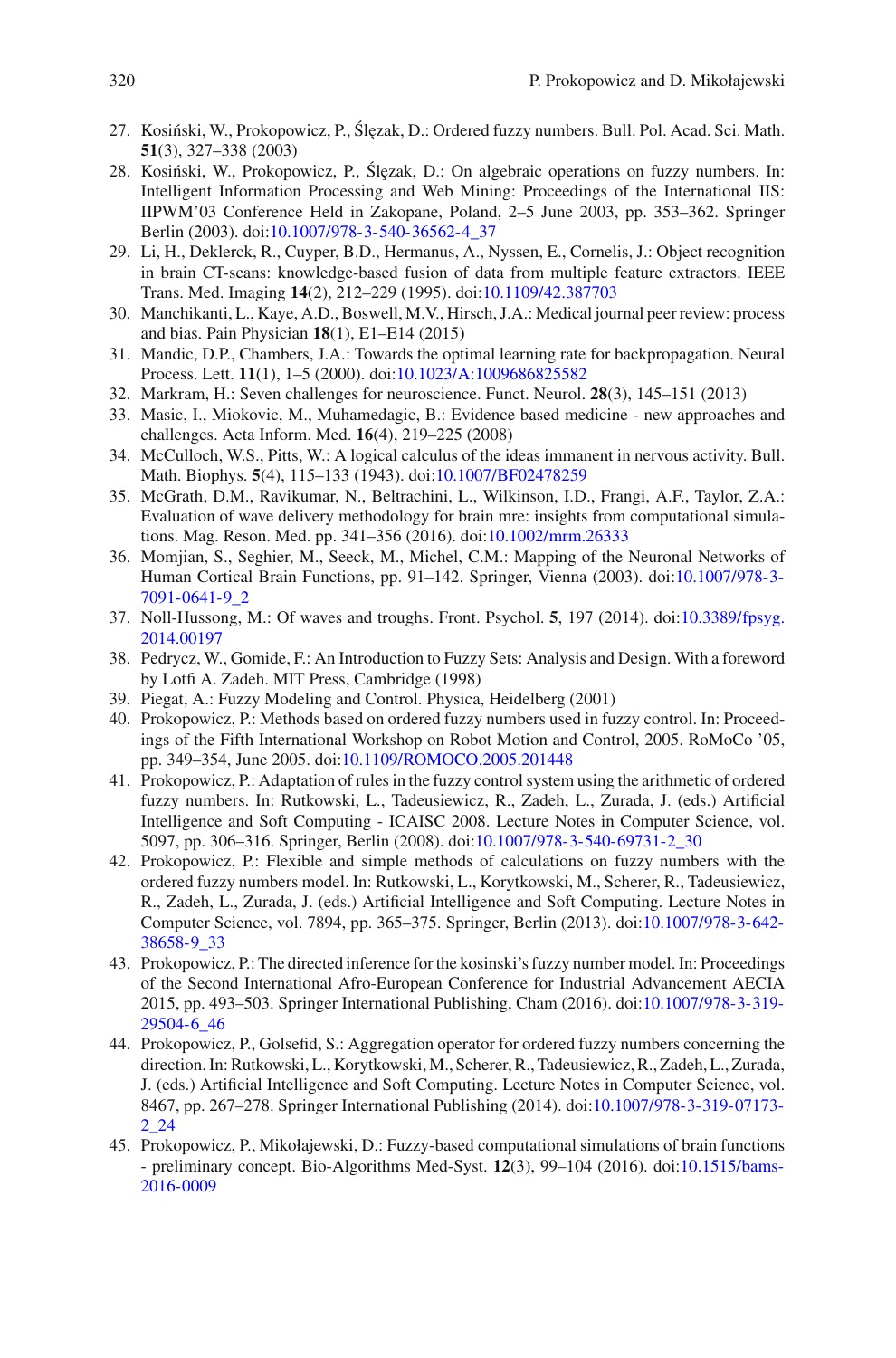- <span id="page-18-10"></span>46. Prokopowicz, P., Pedrycz, W.: The directed compatibility between ordered fuzzy numbers - a base tool for a direction sensitive fuzzy information processing. In: Rutkowski, L., Korytkowski, M., Scherer, R., Tadeusiewicz, R., Zadeh, L.A., Zurada, J.M. (eds.) Artificial Intelligence and Soft Computing. Lecture Notes in Computer Science, vol. 9119, pp. 249–259. Springer International Publishing (2015). doi[:10.1007/978-3-319-19324-3\\_23](http://dx.doi.org/10.1007/978-3-319-19324-3_23)
- <span id="page-18-5"></span>47. Rahman, A., Lafon, B., Bikson, M.: Chapter 2 - Multilevel computational models for predicting the cellular effects of noninvasive brain stimulation. In: Bestmann, S. (ed.) Computational Neurostimulation, Progress in Brain Research, vol. 222, pp. 25–40. Elsevier (2015). [http://](http://www.sciencedirect.com/science/article/pii/S007961231500148X) [www.sciencedirect.com/science/article/pii/S007961231500148X](http://www.sciencedirect.com/science/article/pii/S007961231500148X)
- <span id="page-18-2"></span>48. Raju, G.V.S., Zhou, J., Kisner, R.A.: Hierarchical fuzzy control. Int. J. Control **54**(5), 1201– 1216 (1991). doi[:10.1080/00207179108934205](http://dx.doi.org/10.1080/00207179108934205)
- <span id="page-18-4"></span>49. Redolfi, A., Bosco, P., Manset, D., Frisoni, G.B.: Brain investigation and brain conceptualization. Funct. Neurol. **28**(3), 175–190 (2013)
- <span id="page-18-15"></span>50. Rojek, I.: Models for better environmental intelligent management within water supply systems. Water Resour. Manag. **28**(12), 3875–3890 (2014). doi[:10.1007/s11269-014-0654-7](http://dx.doi.org/10.1007/s11269-014-0654-7)
- <span id="page-18-16"></span>51. Rojek, I., Jagodzinski, M.: Hybrid artificial intelligence system in constraint based scheduling of integrated manufacturing ERP systems. In: Corchado, E., Snasel, V., Abraham, A., et al. (eds.) Hybrid Artificial Intelligence Systems, lecture notes in computer science, Vol. 7209, part II, pp. 229–240. Springer, Berlin (2012). doi[:10.1007/978-3-642-28931-8\\_22](http://dx.doi.org/10.1007/978-3-642-28931-8_22)
- <span id="page-18-7"></span>52. Sherif, T., Rioux, P., Rousseau, M.E., Kassis, N., Beck, N., Adalat, R., Das, S., Glatard, T., Evans, A.C.: Cbrain: a web-based, distributed computing platform for collaborative neuroimaging research. Front. Neuroinformatics **8**, 54 (2014). doi[:10.3389/fninf.2014.00054](http://dx.doi.org/10.3389/fninf.2014.00054)
- <span id="page-18-14"></span>53. Silva, F.M., Almeida, L.B.: Acceleration Techniques for the Backpropagation Algorithm, pp. 110–119. Springer, Berlin (1990). doi[:10.1007/3-540-52255-7\\_32](http://dx.doi.org/10.1007/3-540-52255-7_32)
- <span id="page-18-6"></span>54. Silvestri, L., Sacconi, L., Pavone, F.S.: The connectomics challenge. Funct. Neurol. **28**(3), 167–173 (2013)
- <span id="page-18-9"></span>55. Sugiyama, S.I., Saito, R., Funamoto, K., Nakayama, T., Sonoda, Y., Yamashita, Y., Inoue, T., Kumabe, T., Hayase, T., Tominaga, T.: Computational simulation of convection-enhanced drug delivery in the non-human primate brainstem: a simple model predicting the drug distribution. Neurol. Res. **35**(8), 773–781 (2013). doi[:10.1179/1743132813Y.0000000215.](http://dx.doi.org/10.1179/1743132813Y.0000000215) pMID: 23676199
- <span id="page-18-1"></span>56. Szczepaniak, P.S., Lisboa, P.J.G., Kacprzyk, J.: Fuzzy Systems in Medicine. Physica-Verlag HD (2000). doi[:10.1007/978-3-7908-1859-8](http://dx.doi.org/10.1007/978-3-7908-1859-8)
- <span id="page-18-8"></span>57. Thilaga, M., Vijayalakshmi, R., Nadarajan, R., Nandagopal, D.: A novel pattern mining approach for identifying cognitive activity in eeg based functional brain networks. J. Integr. Neurosci. **15**(02), 223–245 (2016). doi[:10.1142/S0219635216500151.](http://dx.doi.org/10.1142/S0219635216500151) pMID: 27401999
- <span id="page-18-3"></span>58. Toga, A.W., Thompson, P.M., Mori, S., Amunts, K., Zilles, K.: Towards multimodal atlases of the human brain. Nat. Rev. Neurosci. **7**(12), 952–966 (2006). doi[:10.1038/nrn2012](http://dx.doi.org/10.1038/nrn2012)
- <span id="page-18-12"></span>59. Vasilaki, E., Fusi, S., Wang, X.J., Senn, W.: Learning flexible sensori-motor mappings in a complex network. Biological Cybern. **100**(2), 147–158 (2009). doi[:10.1007/s00422-008-](http://dx.doi.org/10.1007/s00422-008-0288-z) [0288-z](http://dx.doi.org/10.1007/s00422-008-0288-z)
- <span id="page-18-0"></span>60. Walker, R., Rocha da Silva, P.: Emerging trends in peer review-a survey. Front. Neurosci. **9**, 169 (2015). doi[:10.3389/fnins.2015.00169](http://dx.doi.org/10.3389/fnins.2015.00169)
- <span id="page-18-11"></span>61. Widrow, B., Hoff, M.E.: Adaptive switching circuits. 1960 IRE WESCON Convention Record, pp. 96–104 (1960), reprinted in Neurocomputing MIT Press (1988)
- <span id="page-18-13"></span>62. Williams, R.J.: Simple statistical gradient-following algorithms for connectionist reinforcement learning. Mach. Learn. **8**(3), 229–256 (1992). doi[:10.1023/A:1022672621406](http://dx.doi.org/10.1023/A:1022672621406)
- <span id="page-18-17"></span>63. Wojcik, G.M.: Self-organising criticality in the simulated models of the rat cortical microcircuits. Neurocomputing **79**, 61–67 (2012). [http://www.sciencedirect.com/science/article/pii/](http://www.sciencedirect.com/science/article/pii/S0925231211006229) [S0925231211006229](http://www.sciencedirect.com/science/article/pii/S0925231211006229)
- <span id="page-18-18"></span>64. Wojcik, G.M., Kaminski, W.A.: Liquid state machine and its separation ability as function of electrical parameters of cell. Neurocomputing **70**(13–15), 2593–2597 (2007). [http://www.](http://www.sciencedirect.com/science/article/pii/S0925231207000331) [sciencedirect.com/science/article/pii/S0925231207000331](http://www.sciencedirect.com/science/article/pii/S0925231207000331)